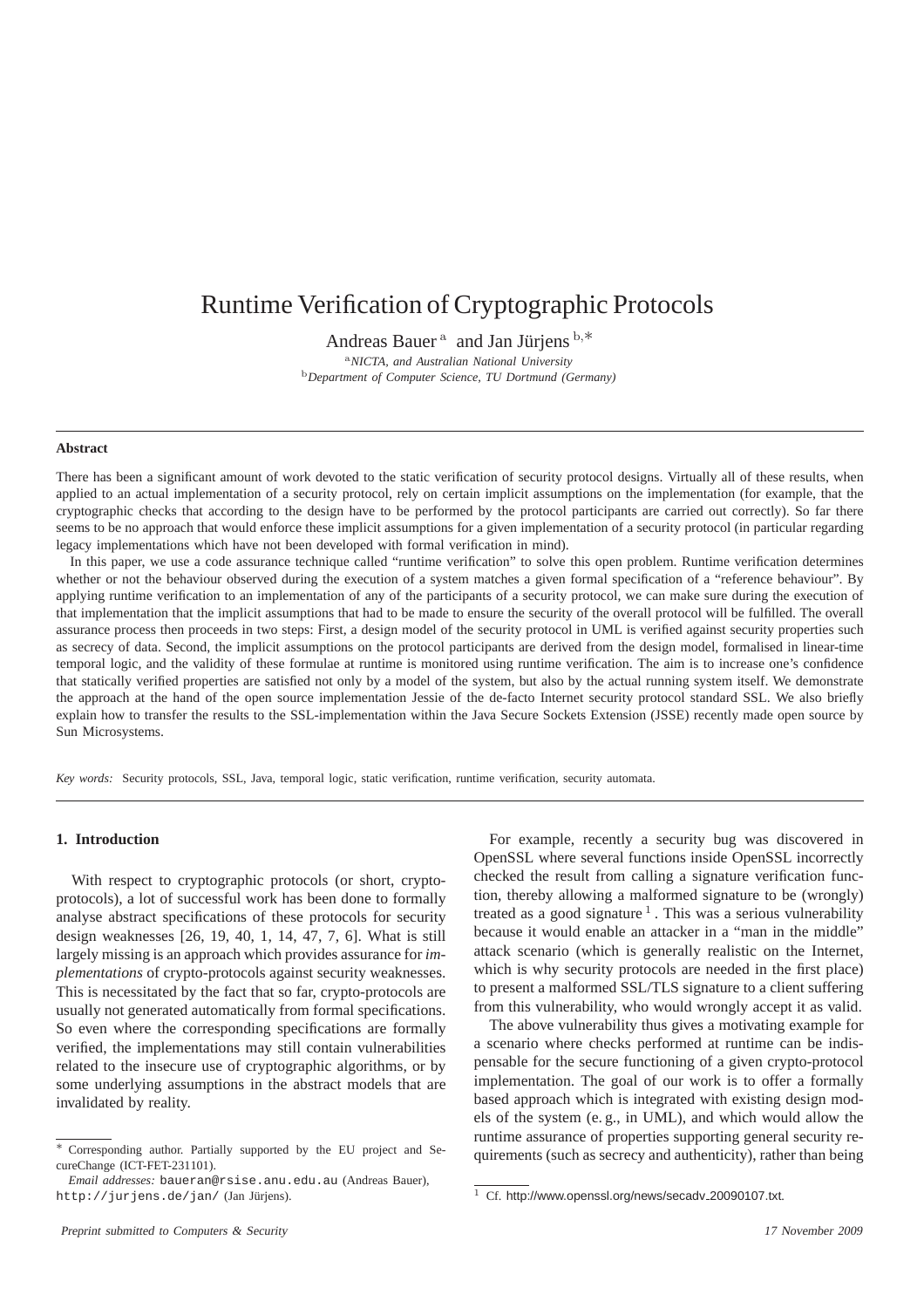a quick fix for a particular known vulnerability. More specifically, the approach is based on the combination of:

- static security verification of UML specifications of cryptoprotocols against security requirements using the UMLsec tool-support [48], which implements a Dolev-Yao style security analysis  $[26]$ <sup>2</sup> and
- a technique called *runtime verification* (cf. [25, 13]) which monitors assumptions that had to be made during the modellevel analysis, on the implementation level at runtime, using monitors that can be automatically generated from lineartime temporal logic (LTL, [42]) formulae (cf. Section 4) using the open source LTL3TOOLS [49].

The combination of the two verification approaches thus allows us to ensure that Dolev-Yao type security properties will be enforced by the implementation at runtime.

We discuss runtime verification in detail in Section 4, but in a nutshell it works like this: we are given a formal specification of desired or undesired system behaviour. From this, a so called *monitor* is automatically generated, which is a software component that, at runtime, compares an observed behaviour of a system with the specified reference behaviour. If a mismatch is detected, the monitor signals an alarm. If at a certain point it becomes clear that the observed behaviour from then on will always satisfy the given reference behaviour, the monitor signals confirmation. Otherwise, it continues monitoring the system until one of the two situations mentioned above occurs (if ever).

Note that we are not concerned with the correct implementation of low-level crypto-algorithms (such as key generation or encryption). Instead, we would like to make sure that certain assumptions on the correct use of these algorithms within a protocol (e. g., that the validity of a signature is indeed checked at a certain point in the protocol), that have to be made when performing a static security analysis at the model level, are satisfied at runtime at the implementation level. In particular, our aim is not to verify the implementation against low-level weaknesses that cannot be detected using Dolev-Yao style verification (such as buffer overflows), for which other tools already exist that can be applied in addition to ours.

The goal of the proposed process is thus to ensure that the *implementation* of a crypto-protocol is conformant to its specification as far as the Dolev-Yao style security properties are concerned which have been verified against some security properties at the specification-level. To check conformance with respect to the security properties of the implementation against the specification, we have to ensure in particular that the implementation will only send out those (security-relevant) message parts that are permitted by the protocol specification, and only *whenever* they are permitted by the specification (e.g. after a certain signature check has been performed). Our approach allows us to enforce this conformance separately for each of the distributed participants in a protocol (such as client and server), by generating a security monitor for each of the parts that should be monitored in a distributed way. In particular, it allows the user to apply our runtime assurance approach only to *some* participants in the protocol: For example, those for which one has access to the source code, which is the level at which we will apply the approach in this paper (although in principle run-time verification can also be applied to system components available as a black box only, without access to the code).

For example, our approach can in particular enforce that the secret is only sent out on the network whenever specified by the protocol design, and only after encrypting it appropriately. As another example, the protocol specification may require that a session key may only be sent out encrypted under a public key that was received before, and *after* checking that the certificate for that public key is valid. In this paper, we will focus on examples of the latter kind that concern the kind of cryptographic checks that according to the protocol specification need to have been performed correctly before the next message in a protocol can be sent out.

It is interesting to note that our approach bears some similarities with the work of Schneider [43], who introduced *security automata* to detect violations of so called *safety properties* at runtime at the implementation level. Note, however, that safety properties form only a strict subset of those properties relevant to runtime verification of crypto-protocols, as demonstrated by our case study of the widely used SSL-protocol for Internet communication encryption. In particular, our approach to runtime verification strictly exceeds Schneider's security automata, as we will demonstrate in this paper, and allows one to generate monitors for properties that go beyond the "safety spectrum", as was necessary in our application to SSL. Also, this work seems to be the first application of runtime verification to crypto-protocol implementations.

Specifically, we explain our approach at the hand of JESSIE, an open source implementation of the *Java Secure Socket Extension* (JSSE), which includes the SSL-protocol. We first generate finite state machines as acceptors for the relevant properties defined at the specification-level, and then generate Java code from these state machines. The outcome then constitutes the executable monitor which watches over our implementation of Jessie. In addition to that, we also briefly explain how to transfer these results to Sun's own implementation of the JSSE, which was recently made open source.

Note that it is not in scope of the current paper to explain how the LTL formulas used in the run-time verification could be generated automatically from a UMLsec specification.

*Outline.* This article is a significantly extended version of our previous paper [11]. Additions in comparison to that paper include:

– the first part of the methodology, which performs the automated, static security verification on the model level, in a way that is tightly integrated with the later runtime verification part,

<sup>&</sup>lt;sup>2</sup> A Dolev-Yao style security analysis of a cryptographic protocol is a security analysis of the interaction of the protocol participants with a man-in-themiddle attacker, at a relatively high level of abstraction which does not consider low-level properties (such as bit-level properties of cryptographic algorithms, or traffic analysis) but focusses on the correctness of the use of cryptography in the protocol.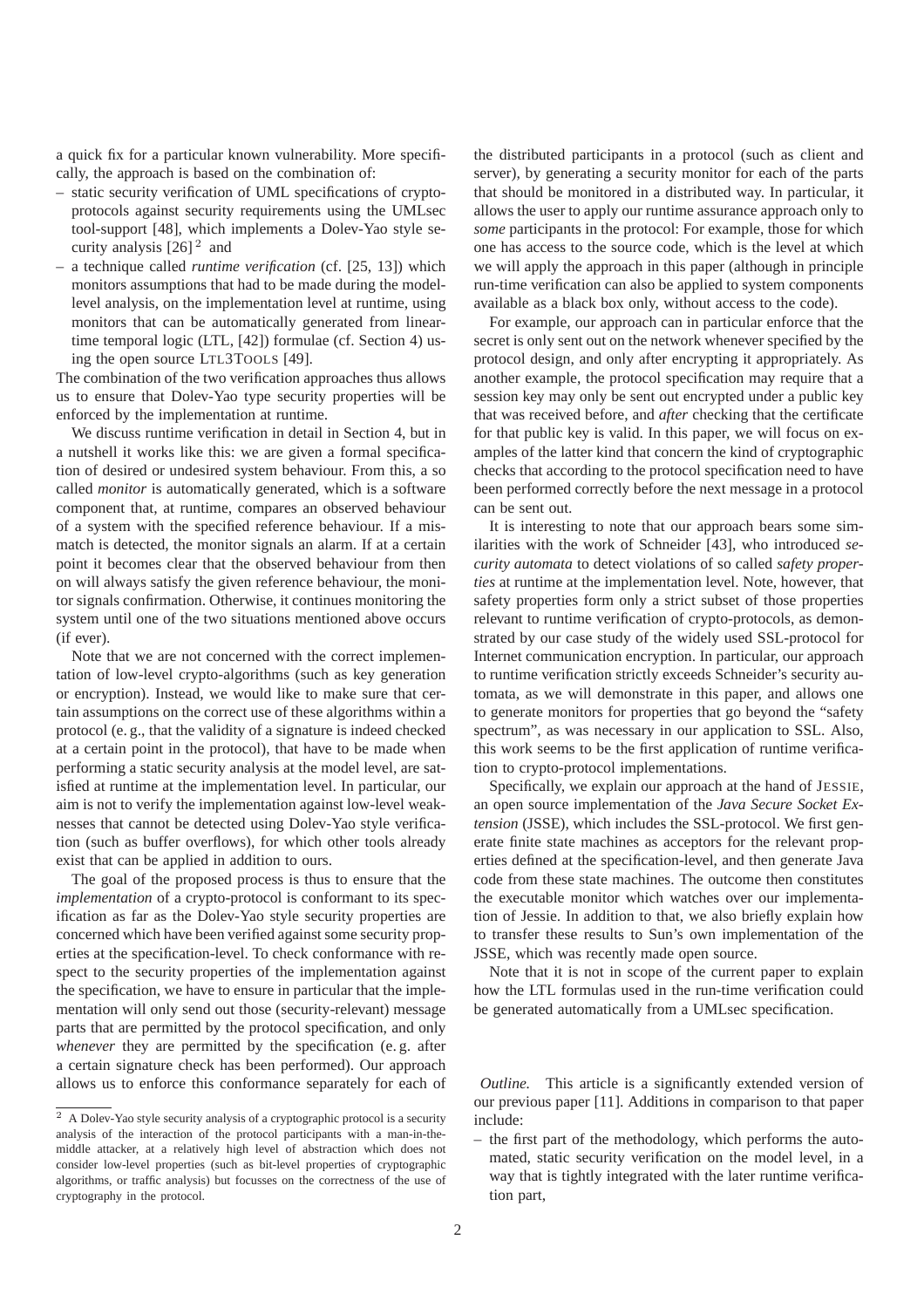- the integration of the overall approach including the two phases (static model verification and runtime implementation verification)
- the implementation of automated, formally based toolsupport for both phases of the approach and detailed description of this tool-support, and
- an explanation of how the application of our approach was transferred to other libraries such as Sun's own JSSE implementation.

The remaining parts of this article are structured as follows. In the next section, we first outline related work. In Section 3, we introduce the SSL-protocol and identify relevant security properties. We then explain how protocol models in the security extension UMLsec of the Unified Modeling Language (UML) can be automatically verified against these security properties. In Section 4, we provide more details on runtime verification, and discuss how the approach we employ in our work exceeds Schneider's security automata in its formal expressiveness. Section 5 then identifies what we call *runtime security properties*, which we have derived from our specification used for static verification. We formalise these properties in the widely used temporal logic LTL [42], and discuss how to automatically derive a monitor from these formalised properties. Specifically, we provide details on the finite state machines that are generated first, and subsequently on the generated code. Moreover, we state briefly how our results developed at the hand of an application to the open source library Jessie, can be transferred to Sun's own SSL-implementation as part of the JSSE, which was recently made open source as well. Finally, in Section 6, we conclude.

# **2. Related work**

#### 2.1. *Monitoring, runtime verification & security automata*

Monitoring systems is a widely used means to verify that the behaviour of a running system, i. e., a stream of isolated *events*, adheres to its intended behaviour. Many examples are described in different areas much older than the emerging field of runtime verification; for instance, [33, 51] describe the use of synchronous observers to dynamically verify control software, and one may even count classic debugging as a form of monitoring (where the system is a "glass-box system" as compared to a "black-box system", where only the outside visible behaviour can be observed). However, such approaches are typically less rigorous, and less structured than runtime verification, which is formally based on temporal logics, or other forms of regular languages to specify the properties one is interested in, formally. As a scientific discipline, runtime verification was pioneered by works of Havelund and Rosu [34] (see also [35, 36]), who described how to obtain efficient monitors for specifications given in (past-time) linear-time temporal logic (LTL, [42]). Note that for different "flavours" of temporal logic, different approaches to runtime verification exist (cf. [12, 31, 41, 13, 9] for an overview).

Moreover, via the *Property Specification Language* (PSL),

there exists nowadays an IEEE industry standard, IEEE1850, for temporal logic which subsumes LTL as well. There exists a considerable amount of tool support for creating and verifying PSL specifications, in particular, with respect to chip design and integrated circuits. We believe that the adoption of PSL and temporal logic by industry is also beneficial for the adoption of our approach in security-critical environments in general.

The techniques used in runtime verification also bear a resemblance with the well-known *security automata* as introduced by Schneider [43], and already mentioned in the introduction. Formally, Schneider's work is based on temporal logic as well, however, imposes restrictions on the types of specifications which can be monitored (or "enforced" to put it in Schneider's own terms). Security automata are restricted to the so-called *safety fragment* (of LTL). For a formula which is from the safety fragment, the corresponding (possibly empty) set of words satisfying the formula (the so-called language) is of such a form that any word *not* in this set can be recognised by an automaton using a prefix of that formula only. Note that this is not always possible for LTL formulae in general, e. g., there exist formulae formalising so-called liveness properties, or cosafety properties, that are not safety properties. Because the properties we consider go beyond the pure safety fragment of LTL, our approach is strictly more expressive than Schneider's original work, and this also explains why in our case study (see Section 5), we could not simply use security automata in the first place.

There also exists work by Clarkson and Schneider [24], in which the scope of properties from describing merely a set of words to sets of sets of words is extended, i.e., to so-called *hyperproperties*. Although Clarkson and Schneider have been able to describe some important security policies using hyperproperties that cannot be described using the types of properties used in this paper, it is not clear to us whether hyperproperties can be also be operationalized in the same efficient way as nonhyperproperties. We therefore do not use hyperproperties as a specification formalism for our method in this paper, although this could indeed be interesting future work.

Another application of monitoring to security was presented in [50]. The paper proposes a caller-side rewriting algorithm for the byte-code of the .NET virtual machine where security checks are inserted around calls to security-relevant methods. The work is different from ours in that it has not been applied to the security verification of cryptographic protocols, which pose specific challenges (such as the correct use of cryptographic functions and checks). In another approach, [45] proposes to use formal patterns of LTL formulae that formalise frequently reoccurring system requirements as *security monitoring patterns*. Again, this does not seem to have been applied to cryptographic protocols so far.

## 2.2. *Code-level security hardening*

Approaches for code-level security hardening based on approaches other than runtime verification exist as well, including the following examples. Again, they differ from the work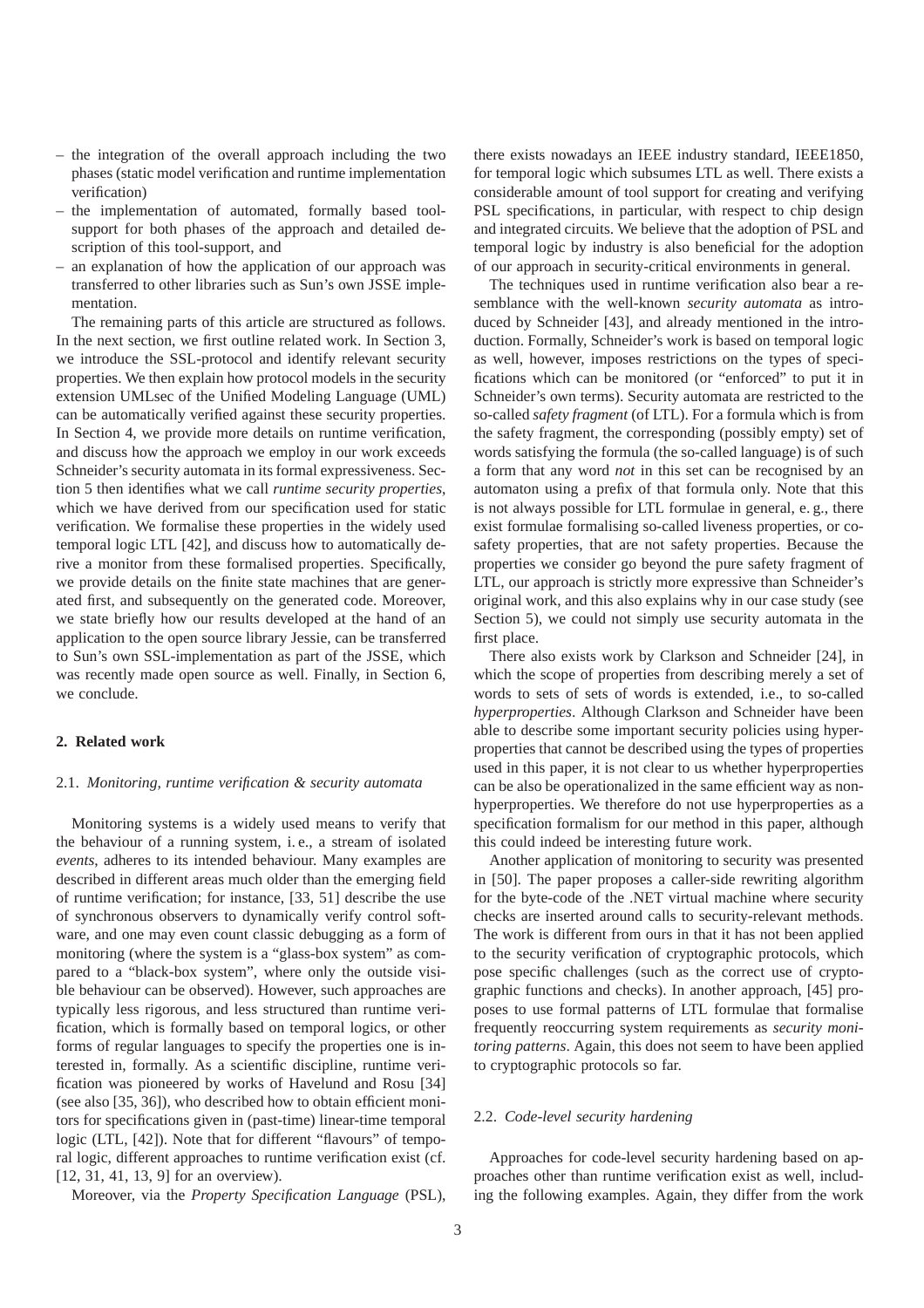

Fig. 1. The cryptographic protocol implemented in SSLSocket.java

we present here in that they have not been applied to crypto protocol implementations and their specific requirements. [28] describes an approach for retrofitting legacy code with security functionality, specifically applied to authorisation policy enforcement. It can be used to identify security-sensitive locations in legacy servers in order to place reference monitor calls to mediate these locations. [53] shows how to apply aspectoriented programming to implement security functionality such as access control and logging on the method level.

More recently, there has been a growing interest in formally verifying implementations of crypto-protocols against high-level security requirements such as secrecy with respect to Dolev-Yao attacker models (cf. [39, 32, 38, 15]). These works so far have aimed to verify implementations which were constructed with verification in mind (and in particular fulfil significant expectations on the way they are programmed) [32, 15], or deal only with simplified versions of legacy implementations [39, 38]. Our use of runtime verification is motivated by the observation that so far it has not seemed to be feasible to statically and formally verify legacy implementations of practically relevant complexity against high-level security requirements such as secrecy.

Other work on security verification on the code level includes [22, 18, 29, 8, 17, 20, 21]. Again, these approaches so far do not seem to have been applied to crypto-protocol implementations.

Other approaches to the model-based development of

security-critical software include [10, 3, 54, 30, 37, 16]. These do not seem to have been used in connection with runtime verification so far.

#### **3. Security properties of the SSL-protocol**

SSL is the de-facto standard for securing http-connections and is therefore an interesting target for a security analysis. It may be interesting to note that early versions of SSL (before becoming a "standard" renamed as TLS in RFC 2246) had been the source of several significant security vulnerabilities in the past [2]. In this paper, we concentrate on the fragment of SSL that uses RSA as the cryptographic algorithm and provides server authentication (cf. Figure 1).

As usual in the formal analysis of crypto-based software, the crypto-algorithms are viewed as abstract functions. In our application, these abstract functions represent the implementations from the *Java Cryptography Architecture* (JCA). The messages that can be created from these algorithms are then as usual formally defined as a term algebra generated from ground data, such as variables, keys, nonces, and other data using symbolic operations. These symbolic operations are the abstract versions of the crypto-algorithms.

We assume a set Keys of encryption keys disjointly partitioned in sets of *symmetric* and *asymmetric* keys. We fix a set Var of *variables* and a set Data of *data values* (which may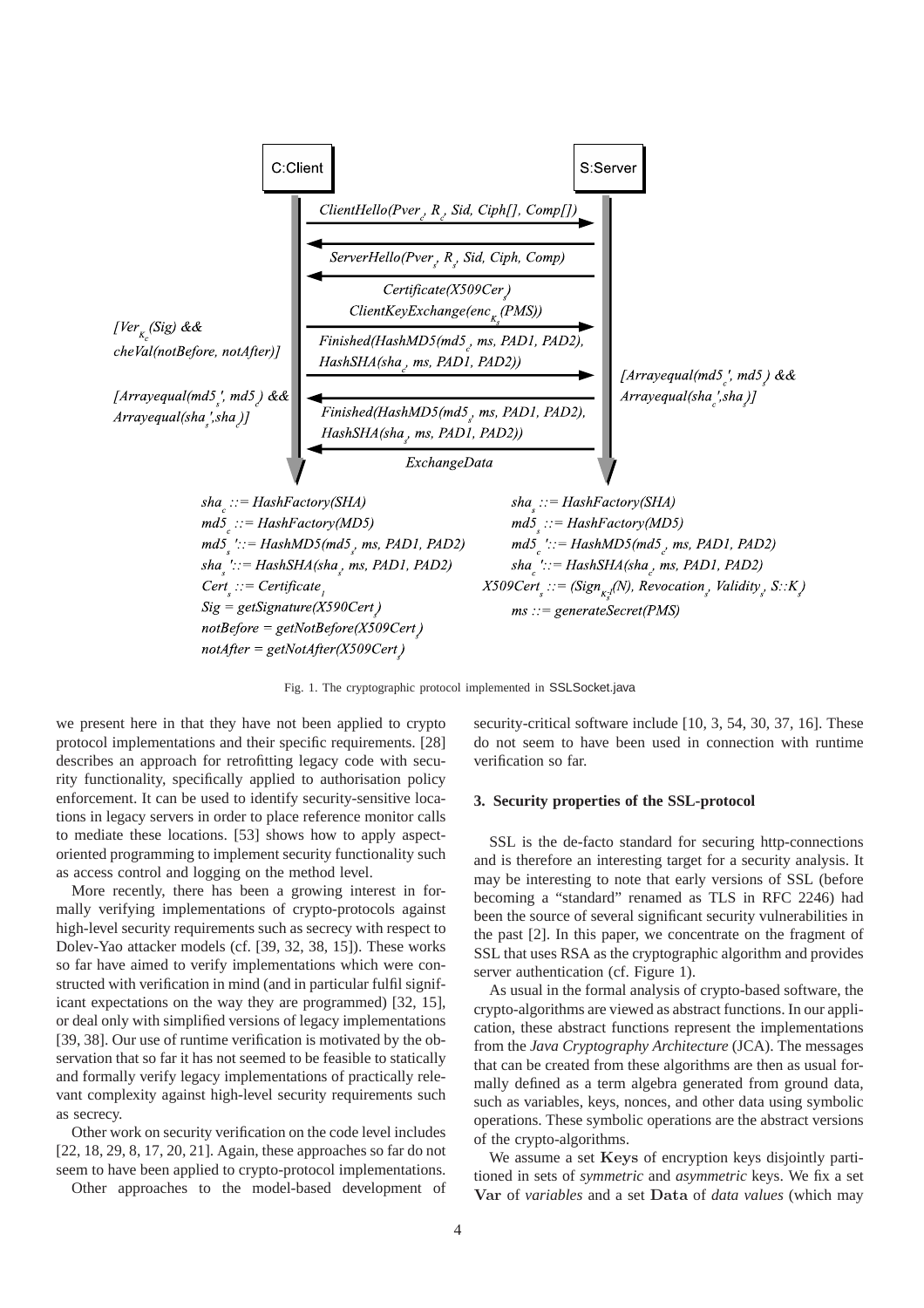include *nonces* and other secrets). The *algebra of expressions* Exp is the term algebra generated from the set Var∪Keys∪ Data with the operations given in Figure 2. There, the symbols  $E, E'$ , and  $E''$  denote terms inductively constructed in this way. Note that, as syntactic sugar, encryption  $\mathsf{enc}(E, E')$  is often written more shortly as  $\{E\}_{E'}$ , sign $(E, E')$  as  $\mathcal{S}ign_{E'}(E)$ , conc $(E, E')$  as  $E :: E'$ , and  $inv(E)$  as  $E^{-1}$ . In that term algebra, one defines the equations  $dec(enc(E,K),inv(K))=E$  and  $ver(sign(E, inv(K)), K, E)=true$  for all terms  $E, K$ , and the usual laws regarding concatenation, head(), and tail().

| enc(E, E')              | (encryption)                |
|-------------------------|-----------------------------|
| $\mathsf{dec}(E,E')$    | (decryption)                |
| hash(E)                 | (hashing)                   |
| sign(E, E')             | (signing)                   |
| ver(E, E', E'')         | (verification of signature) |
| kgen(E)                 | (key generation)            |
| inv(E)                  | (inverse key)               |
| conc(E,E')              | (concatenation)             |
| $head(E)$ and $tail(E)$ | (head and tail of concat.)  |

Fig. 2. Abstract Cryptographic Operations

Note that the cryptographic functions in the JCA are implemented as several methods, including an object creation and possibly initialisation. Relevant for our analysis are the actual cryptographic computations performed by the digest(), sign(), verify(), generatePublic(), generatePrivate(), nextBytes(), and doFinal() methods (together with the arguments that are given beforehand, possibly using the update() method), so the others are essentially abstracted away. Note also that the key and random generation methods generatePublic(), generatePrivate(), and nextBytes() are not part of the crypto-term-algebra but are formalised implicitly in the logical formula by introducing new constants representing the keys and random values (and making use of the inv(E) operation in the case of generateKeyPair()).

In our particular protocol, setting up the connection is done by two methods: doClientHandshake() on the client side and doServerHandshake() on the server side, which are part of the SSL socket class in jessie-1.0.1/org/metastatic/jessie/ provider. After some initialisations and parameter checking, both methods perform the interaction between client and server that is specified in Figure 1. Each of the messages is implemented by a class, whose main methods are called by the do-ClientHandshake() rp. doServerHandshake() methods. The associated data is given in Figure 3.

| Message name | <b>Class of Message Type Message Type</b> |                                                       |
|--------------|-------------------------------------------|-------------------------------------------------------|
| ClientHello  | ClientHello                               | CLIENT_HELLO                                          |
| ServerHello  | ServerHello                               | SERVER_HELLO                                          |
| Certificate* | Certificate                               | CERTIFICATE                                           |
|              |                                           | ClientKeyExchangeClientKeyExchangeCLIENT_KEY_EXCHANGE |
| Finished     | Finished                                  | FINISHED                                              |

Fig. 3. Data for the Handshake message

We must now determine for the individual data how it is implemented on the code level, to then be able to verify that this is done correctly. We explain this exemplarily for the variable randomBytes written by the method ClientHello to the message buffer. By inspecting the location at which the variable is written (the method write(randomBytes) in the class Random), we can see that the value of randomBytes is determined by the second parameter of the constructor of this class (see Figure 4).

```
1 Random (int gmtUnixTime, byte [] randomBytes)
    \left\{ \right\}\int this . gmtUnixTime = gmtUnixTime;
```
**this** . random Bytes =  $(byte[])$  random Bytes . clone (); 5 }

Fig. 4. Constructor for random

| in Model | Send: ClientHello                                  | by Outputstream.write in |
|----------|----------------------------------------------------|--------------------------|
|          | type.getValue()                                    | Handshake.write          |
|          | (bout.size() >>> 16 & 0xFF)                        | Handshake.write          |
|          | (bout.size() >>> $8 & 0 \times F$ )                | Handshake.write          |
|          | (bout.size() & 0xFF)                               | Handshake.write          |
| Pver     | major                                              | ProtocolVersion.write    |
|          | minor                                              | ProtocolVersion.write    |
|          | ((gmtUnixTime >> 24) & OxFF)                       | Random.write             |
|          | $((gmtUnixTime \gg 16) & OxFF)$                    | Random.write             |
|          | ((gmtUnixTime >> 8) & OxFF)                        | Random.write             |
|          | (gmtUnixTime & 0xFF)                               | Random.write             |
| $R_C$    | randomBytes                                        | ClientHello.write        |
|          | sessionId.length                                   | ClientHello.write        |
| Sid      | sessionId                                          | ClientHello.write        |
|          | $((\text{suites.size}() << 1) >> 8 & 0 \times FF)$ | ClientHello.write        |
|          | $((\text{suites.size}() << 1) & \text{OxFF})$      | ClientHello.write        |
| Ciph[]   | id[]                                               | CipherSuite.write        |
|          | comp.size()                                        | ClientHello.write        |
| Comp[]   | comp[2]                                            | ClientHello.write        |

#### Fig. 5. Data in ClientHello message

Therefore the contents of the variable depends on the initialisation of the current random object and thus also on the program state. Thus we need to trace back the initialisation of the object. In the current program state, the random object was passed on to the ClientHello object by the constructor. This again was delivered at the initialisation of the Handshake object in SSLSocket. doClientHandshake() to the constructor of Handshake. Here (within doClientHandshake()), we can find the initialisation of the Random object that was passed on. The second parameter is generateSeed() of the class SecureRandom from the package java.security. This call determines the value of randomBytes in the current program state. Thus the value randomBytes is mapped to the model element  $R_C$  in the message ClientHello on the model level. For this, java.security.SecureRandom.generateSeed() must be correctly implemented. To increase our confidence in this assumption of an agreement of the implementation with the model (although a full formal verification is not the goal of this paper),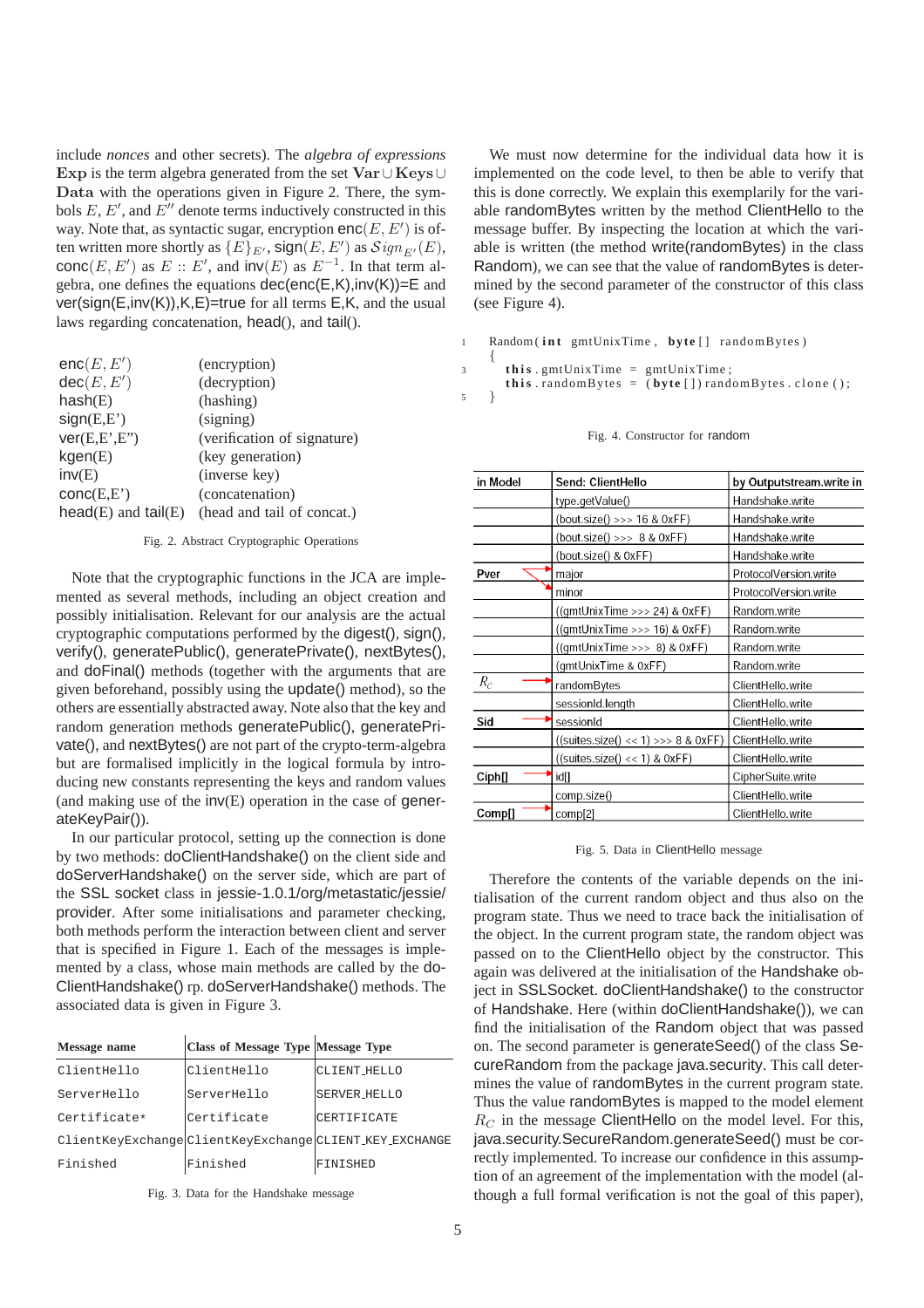$\forall E_1,E_2.~\big($ knows $(E_1)\wedge$  knows $(E_2)\ \Rightarrow\ {\sf knows}(E_1::E_2)\wedge{\sf knows}(\{E_1\}_{E_2})\wedge\ {\sf knows}(\mathcal{S}ign_{E_2}(E_1))\big)$  $\wedge (\mathsf{knows}(E_1::E_2)\ \Rightarrow\ \mathsf{knows}(E_1) \wedge \mathsf{knows}(E_2))$  $\wedge$ (knows $(\{E_1\}_{E_2}) \wedge$  knows $(E_2^{-1}) \Rightarrow$  knows $(E_1))$ 

 $\wedge \big({\sf knows}({\cal S}ign_{E_2^{-1}}(E_1)) \wedge {\sf knows}(E_2) \ \Rightarrow \ {\sf knows}(E_1)\big)$ 

Fig. 6. Structural formulae

all data that is sent and received must be investigated. In Figure 5, the elements of the message ClientHello of the model are listed. Here it is shown which data elements of the first message communication are assigned to which elements in the doClientHandshake() method.

A crypto-protocol like the one specified in Figure 1 can then be verified at the specification level for the relevant security requirement such as secrecy and authenticity. This can be done using one of the tools available for this purpose, such as the UMLsec tool [48], which is based on the well-known Dolev-Yao adversary model for security analysis. The idea is here that an adversary can read messages sent over the network and collect them in her knowledge set. The adversary can merge and extract messages in the knowledge set and can delete or insert messages on the communication links. The security requirements can then be formalised using this adversary model. For example, a data value remains secret from the adversary if it never appears in the knowledge set of the adversary.

We explain our translation from crypto-protocols specified as UML sequence diagrams to first-order logic formulae which can be processed by the automated theorem prover e-SETHEO [46]. The formalisation automatically derives an upper bound for the set of knowledge the adversary can gain.

The idea is to use a predicate knows( $E$ ) meaning that the adversary may get to know E during the execution of the protocol. For any data value s supposed to remain secret as specified in the UMLsec model, one thus has to check whether one can derive knows $(s)$ . The set of predicates defined to hold for a given UMLsec specification is defined as follows.

For each publicly known expression  $E$ , one defines knows $(E)$  to hold. The fact that the adversary may enlarge her set of knowledge by constructing new expressions from the ones she knows (including the use of encryption and decryption) is captured by the formula in Figure 6.

For each object  $O$  a given sequence diagram, our analysis defines a predicate  $PRED(O)$  which captures the behaviour of the object  $O$  as relevant from the point of view of the attacker. Thus, for our purposes, a sequence diagram provides, for each object O, a sequence of command schemata of the form *await event e – check condition g – output event e'* represented as *connections* in the sequence diagrams. Connections are the arrows from the life-line of the source object  $O$  to the life-line of a target object which are labelled with a message to be sent from the source to the target and a guard condition that has to be fulfilled.

Suppose we are given an object  $O$  in the sequence diagram and a connection  $l = (source(l), guard(l), msg(l),target(l))$ with:

- source $(l) = O$ ,
- $-$  guard $(l) \equiv cond(arg_1, \ldots, arg_n),$  and
- $-$  msg(l)  $\equiv exp(arg_1, \ldots, arg_n),$

where the parameters  $arg_i$  of the guard and the message are variables which store the data values exchanged during the course of the protocol. Suppose that the connection  $l'$  is the next connection in the sequence diagram with source( $l'$ ) = O (i.e. sent out by the same object  $O$  as the message  $l$ ). For each such connection  $l$ , we define a predicate  $PRED(l)$  as in Figure 7. If such a connection  $l'$  does not exist, PRED( $l$ ) is defined by substituting  $\mathsf{PRED}(l')$  with *true* in this formula.

 $PRED(l) =$ 

$$
\begin{aligned} \forall \mathit{exp}_1, \dots, \mathit{exp}_n. \big( \textsf{knows}(\mathit{exp}_1) \land \dots \land \textsf{knows}(\mathit{exp}_n) \\ &\land \mathit{cond}(\mathit{exp}_1, \dots, \mathit{exp}_n) \\ \Rightarrow \; \textsf{knows}(\mathit{exp}(\mathit{exp}_1, \dots, \mathit{exp}_n) \\ &\land \; \mathsf{PRED}(l')) \big) \end{aligned}
$$

#### Fig. 7. Connection predicate

The formula formalises the fact that, if the adversary knows expressions  $exp_1, \ldots, exp_n$  validating the condition  $cond(exp_1, \ldots, exp_n)$ , then she can send them to one of the protocol participants to receive the message  $exp(exp_1, \ldots,$  $exp_n$ ) in exchange, and then the protocol continues. With this formalisation, a data value  $s$  is said to be kept secret if it is not possible to derive knows $(s)$  from the formulae defined by a protocol. This way, the adversary knowledge set is approximated from above (because one abstracts away for example from the message sender and receiver identities and the message order). This means, that one will find all possible attacks, but one may also encounter "false positives", although this has not happened yet with any real examples. The advantage is that this approach is rather efficient.

For each object  $O$  in the sequence diagram, this gives a predicate  $PRED(O) = PRED(l)$  where l is the first connection in the sequence diagram with source( $l$ ) = O. The axioms in the overall first-order logic formula for a given sequence diagram are then the conjunction of the formulae representing the publicly known expressions, the formula in Figure 6, and the conjunction of the formulae  $PRED(O)$  for each object O in the diagram. The conjecture, for which the automated theorem prover (ATP) will check whether it is derivable from the axioms, depends on the security requirements contained in the class diagram. For the requirement that the data value  $s$  is to be kept secret, the conjecture is  $knows(s)$ .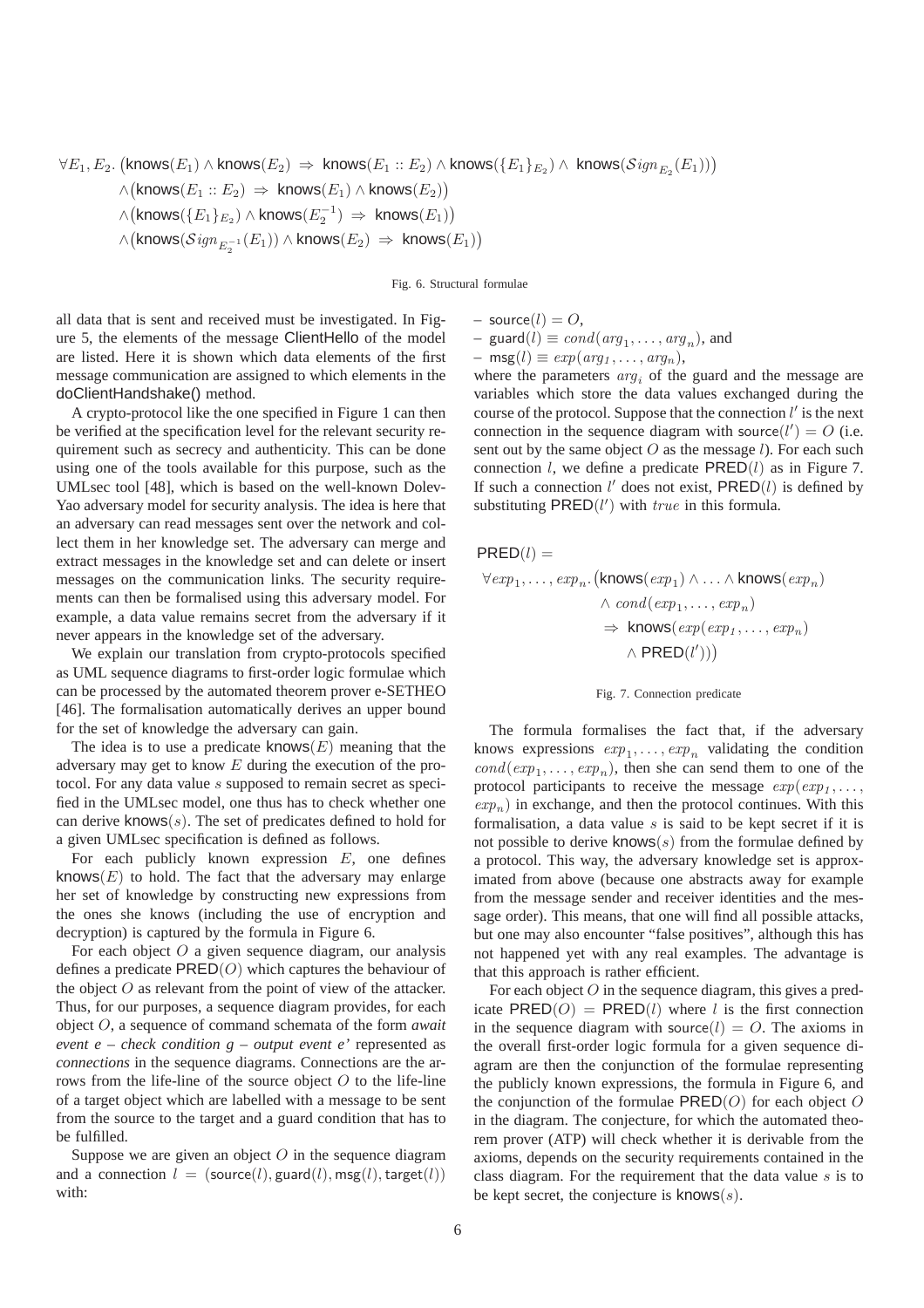#### **4. Runtime verification for systems monitoring**

Verification on the specification level checks whether or not an abstract model satisfies predetermined security properties. Monitoring, on the other hand, checks whether or not the *implementation* of this model correctly and securely realises the specification. More generally, monitoring systems subsumes all techniques that help verify that the behaviour of a running system, i. e., a stream of isolated *events*, adheres to its intended behaviour. The approaches to monitoring range from ad-hoc to formal methods based on inference and logic (cf. Section 2). The latter are often referred to as runtime verification. In runtime verification, a reference behaviour is specified, typically in terms of a temporal logic language, such as linear time temporal logic (LTL, [42]), and then a so called monitor is generated which compares a system's observable behaviour against this specification. As such, it operates in parallel to the system and is intended not to influence its behaviour.

### 4.1. *Notions and notation*

In this section, we briefly recall some basic definitions regarding LTL and runtime verification thereof, and introduce the necessary notation. First, let AP be a non-empty set of *atomic propositions*, and  $\Sigma = 2^{AP}$  be an *alphabet*. Then infinite words over  $\Sigma$  are elements from  $\Sigma^{\omega}$  and are abbreviated usually as  $w, w', \ldots$  Finite words over  $\Sigma$  are elements from  $\Sigma^*$  and are usually abbreviated as  $u, u', \ldots$  As is common, we set  $\Sigma^{\infty} =$  $\Sigma^{\omega} \cup \Sigma^{*}$  as the set of all infinite and finite words over  $\Sigma$ .

We will adopt the following terminology with respect to monitoring LTL formulae. We will use the propositions in AP to represent atomic system *actions*, which is what will be directly observed by the monitors introduced further below. Note that, by making use of dedicated actions that notify the monitor of changes in the system state, one can also indirectly use them to monitor whether properties of the system state hold. Thus, we can use the terms "action occurring" and "proposition holding" synonymously. An *event* will denote a set of propositions and a *word* will denote a *sequence of events* (i. e., a system's behaviour over time). The idea is that a monitor observes a stream of system events and that multiple actions can occur simultaneously.

To specify a system's behaviour (in order to define a monitor), we employ the temporal logic LTL which is defined as follows.

**Definition 1 (LTL syntax and semantics, [42])** *The set of LTL formulae over* Σ*, written LTL*(Σ)*, is inductively defined by the following grammar:*

$$
\varphi ::= true \mid p \mid \neg \varphi \mid \varphi \vee \varphi \mid \varphi \mathbf{U} \varphi \mid \mathbf{X} \varphi, \quad p \in AP.
$$

*The* semantics *of LTL formulae is defined inductively over its syntax via the satisfaction relation "*|=*" as follows. Let*  $\varphi, \varphi_1, \varphi_2 \in LTL(\Sigma)$  *be LTL formulae,*  $p \in AP$  *an atomic proposition,*  $w \in \Sigma^{\omega}$  *an infinite word, and*  $i \in \mathbb{N}$  *a position in* w*. Let* w(i) *denote the* i*th element in* w *(which is a set of propositions):*

$$
w, i \models true
$$
  
\n
$$
w, i \models \neg \varphi \qquad \Leftrightarrow w, i \not\models \varphi
$$
  
\n
$$
w, i \models p \qquad \Leftrightarrow p \in w(i)
$$
  
\n
$$
w, i \models \varphi_1 \lor \varphi_2 \Leftrightarrow w, i \models \varphi_1 \lor w, i \models \varphi_2
$$
  
\n
$$
w, i \models \varphi_1 \ U \varphi_2 \Leftrightarrow \exists k \geq i. \ w, k \models \varphi_2 \land
$$
  
\n
$$
\forall i \leq l < k. \ w, l \models \varphi_1
$$
  
\n
$$
(" \varphi_1 \ until \ \varphi_2")
$$
  
\n
$$
w, i \models X \varphi \qquad \Leftrightarrow w, i+1 \models \varphi \ ( "next \ \varphi")
$$

*where*  $w$ , *i* denotes the *i*th position of  $w$ . We use  $w(i)$  to denote *the* i*th element in* w *which is a set of propositions. Notice the difference between* w,i *and* w(i)*, i.e., the former marks a position in the trace, whereas the latter denotes a set.*

When  $w \models \varphi$  holds, we also say that w is a *model* for the formula  $\varphi$  in the logical sense of the word, , meaning that w is a word which satisfies the formula. Intuitively, the statement  $w, i \models \varphi$  is supposed to formalise the situation that the event sequence w satisfies the formula  $\varphi$  at the point when the first  $i$  events in the event sequence  $w$  have happened. In particular, defining  $w, i \models true$  for all w and i means that true holds at any point of any sequence of events. We also write  $w \models \varphi$ , if and only if  $w, 0 \models \varphi$ .

Further, as is common, we use **F**  $\varphi$  as short notation for *true* **U**  $\varphi$  (intuitively interpreted as "eventually  $\varphi$ "), **G**  $\varphi$  short for  $\neg$ **F**  $\neg$  $\varphi$  ("always  $\varphi$ "), and  $\varphi_1$  **W**  $\varphi_2$  short for **G**  $\varphi_1$   $\vee$  $(\varphi_1 \mathbf{U} \varphi_2)$ , which is thus a weaker version of the **U**-operator. For brevity, whenever  $\Sigma$  is clear from the context or whenever a concrete alphabet is of no importance, we will use LTL instead of LTL $(\Sigma)$ . Moreover, we make use of the standard Boolean operators  $\Rightarrow, \land, \dots$  that can easily be defined via the above set of operators.

**Example 1** *We give some examples of LTL specifications. Let* p ∈ AP *be an action (formally represented as a proposition). Then G F* p *asserts that at each point of the execution of any of the event sequences produced by the system,* p *will afterwards eventually occur. In particular, it will occur infinitely often in any infinite system run.*

*For another example, let*  $\varphi_1, \varphi_2 \in LTL$  *be formulae. Then the formula*  $\varphi_1$  *U*  $\varphi_2$  *states that*  $\varphi_1$  *holds until*  $\varphi_2$  *holds and, moreover, that*  $\varphi_2$  *will eventually hold. On the other hand,* **G** *p asserts that the proposition* p *always holds on a given trace (or, depending on the interpretation of this formula, that the corresponding action occurs at each system update).*

It is worth emphasising the point that the "Until-operator" as defined above can be somewhat counterintuitive to the way that the word "until" is used in natural language; that is, the formula  $\alpha$  **U**  $\beta$  is satisfied if and only if  $\beta$  happens at some point in time in the future, and a held until then. In the case of the weaker until,  $W$ , we do not demand occurrence of  $b$ , and the formula would be satisfied also by observing an infinitely recurring action a. Hence, when formalising natural language specifications in terms of LTL, the word "until" in the natural language will very often be translated to "weak until" in LTL.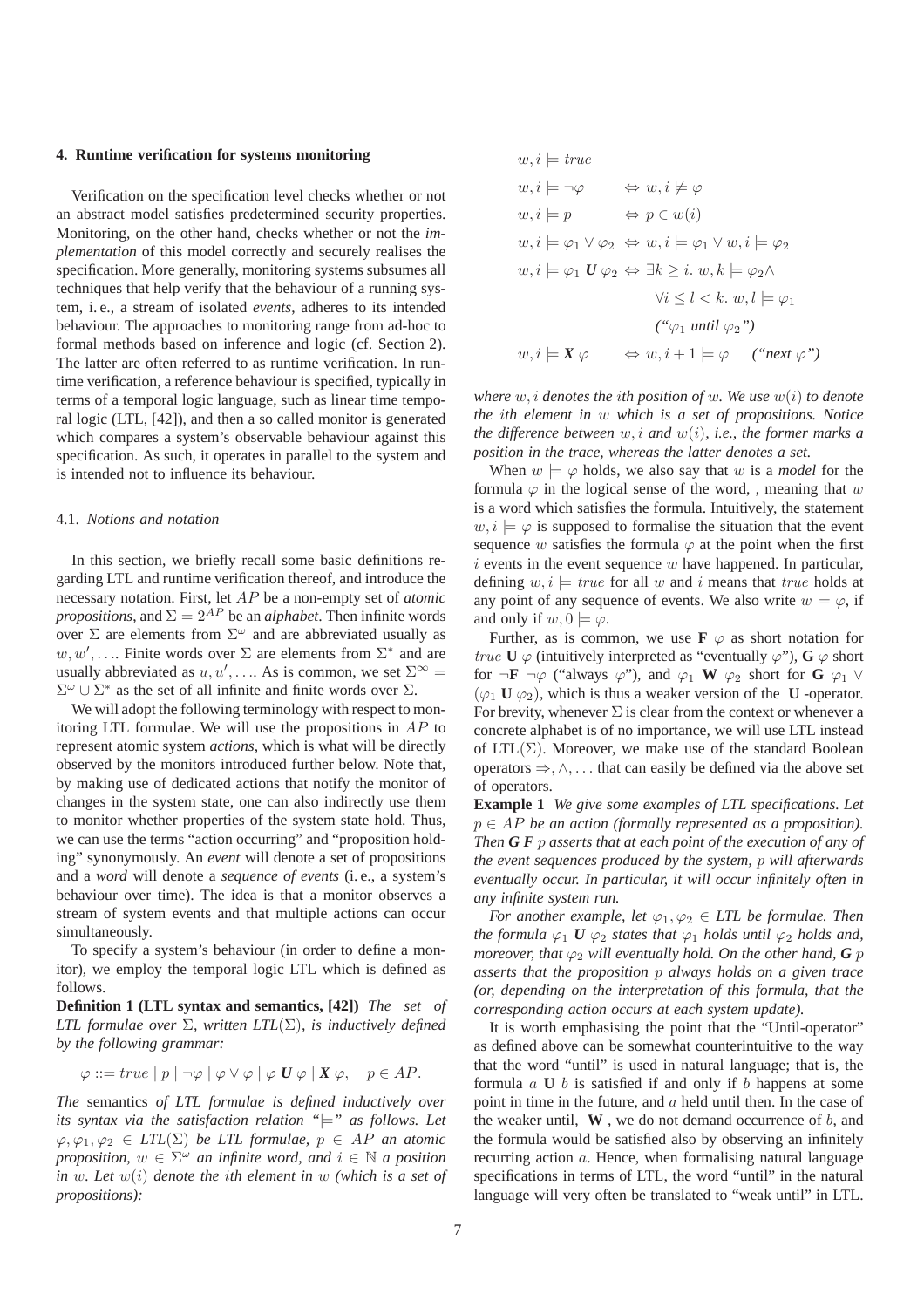#### 4.2. *Monitorable languages*

An LTL formula gives rise to a set of infinite words,  $L \subseteq \Sigma^{\omega}$ , i. e., a language whose elements satisfy the formula according to the entailment relation of Definition 1. L also naturally gives rise to another set, defined as  $\Sigma^{\omega} - L$ , i.e., the set of all words not contained in L. Let us now examine some properties of the languages (i.e. sets of words) that can be specified this way. We first introduce the notion of *bad* and *good* prefixes.

**Definition 2** Let  $L \subseteq \Sigma^{\omega}$  be a language of infinite words over *alphabet* Σ*. A finite word* u ∈ Σ ∗ *is called a* bad prefix *(with respect to L) iff there exists no infinite extension*  $w \in \Sigma^{\omega}$ *, such that*  $uw \in L$  *(where uw is the concatenation of the words u and* w*). In contrast, the finite word* u *is called a* good prefix *(with respect to L) iff for any infinite extension*  $w \in \Sigma^{\omega}$  *it holds that*  $uw \in L$ .

We say that  $u$  is a good (resp. bad) prefix of  $w$  wrt. a language L if u is a prefix of w and if u is a good (resp. bad) prefix wrt. L as defined above. Note that a word  $w$  may have neither a good nor a bad prefix with respect to a language L associated with a given formula  $\varphi$ . In this case, when monitoring this sequence of events, it will at no finite point in time be clear whether all extensions of the sequence of events monitored so far will satisfy the formula  $\varphi$ , or not.

**Definition 3** L *is called a* safety language *iff all words*  $w \in$  $\Sigma^{\omega}$  – L have a bad prefix.

When we refer to the formula  $\varphi \in LTL$  giving rise to a safety language, we will also use the term *safety property* to say that the logical models of  $\varphi$  adhere to Definition 3.

**Definition 4** L *is called a* co-safety language *iff all words*  $w \in$ L *have a good prefix.*

Note that the complements of safety languages (i. e. the language  $\Sigma^{\omega} - L$  where L is a safety language) are exactly the co-safety languages. The proof of this fact is straightforward, by making use of the central observation that a word  $w$  is a bad prefix with respect to the language  $\Sigma^{\omega} - L$  exactly if it is a good prefix with respect to the language  $L$ , which follows directly from the definitions for good resp. bad prefixes.

Note that there exist languages which are both safety and co-safety languages, such as the empty set ∅, and the set of all infinite words,  $\Sigma^{\omega}$ . Similarly, there also exist languages that are neither safety nor co-safety languages. In fact, some such languages will play a crucial role for our application of monitoring security properties of the SSL-protocol, which cannot be specified using only safety or co-safety properties alone.

Some typical languages that are neither safety nor co-safety languages fall into a third class of languages, the liveness languages, introduced as follows.

**Definition 5** L *is called a* liveness language *iff for every prefix*  $u \in \Sigma^*$  there exists an infinite extension  $w \in \Sigma^\omega$ , such that  $uw \in L$ .

Note however that not all languages outside safety and cosafety are liveness languages, and that there are liveness languages that are at the same time co-safety languages. We revisit the examples given above to shed more light on the relationship between these three different classes of formal properties. Note further that there are other definitions of liveness found in the literature. We have adopted here the one given originally by [4].

**Example 2** *The formula G*  $F$  *p from above (for a given*  $p \in$ AP*) asserts that at each point of a given event sequence produced by the system,* p *will afterwards eventually occur. It does not assert a frequency of the occurrence but demands that* p *occurs infinitely often. In particular, every observed behaviour, even if it does not contain an observation of* p *yet, can be extended such that G F* p *is satisfied. This means in particular that G F* p *is not a safety property: there exist words that are not in the language* L *defined by G F* p*, which do not have a bad prefix, because every of their prefixes can be extended to a word in* L*. In fact, this even holds for all words not in* L*, and indeed also for all words in* L *as well, which proves that G F* p *is a liveness property. It is not a co-safety property, because there exist words in* L *which do not have a good prefix (in fact, none of the words in* L *has a good prefix).*

*For given formulae*  $\varphi_1, \varphi_2 \in LTL$ , the formula  $\varphi_1$  *U*  $\varphi_2$  *is a co-safety property as every word that satisfies this formula has a good prefix, i. e., can be detected via a finite word. This word is of a form such that it satisfies*  $\varphi_1$  *finitely often, and then it indeed satisfies*  $\varphi_2$ *. The formula is not a safety property: One infinite counterexample is the word that satisfies*  $\varphi_1$ *, but not*  $\varphi_2$ *. Hence, not all counterexamples have a bad prefix as required by Definition 3.*  $\varphi_1$  *U*  $\varphi_2$  *is also not a liveness property: a word that does not satisfy*  $\varphi_1$  *at its first position cannot be extended to a word that satisfies*  $\varphi_1$  *U*  $\varphi_2$ *.* 

*Finally, for a given*  $p \in AP$ *, the formula*  $G$   $p$  *is a safety property as all counterexamples have a bad prefix. It is not a co-safety property: Intuitively speaking, one can never be sure that a given event sequence that satisfies* p *up to a given finite point in time will always satisfy* p*. It is also not a liveness property because again, a word that does not satisfy* p *at its first position cannot be extended to a word that satisfies G* p*.*

The above three examples demonstrate that each of the classes of safety, co-safety resp. liveness properties contain properties not contained in any of the other two classes. One should also note that there exist properties that are not contained in any of the three classes.

In particular, there are properties which we believe to be security-relevant and which cannot be monitored using Schneider's security automata [43], which however can be monitored using our approach, as we will discuss in Section 4.3. For example, these can be properties of the form "an event will eventually happen" (as in the second example above). For this kind of property, the monitor cannot only just confirm that the relevant event has happened when it has happened. It can potentially also confirm at a given point in the execution of the system, that the event will not eventually happen (i.e. it will never happen from this point onwards). There are indeed security-relevant uses for such properties. One particularly important class is denial-of-service properties. Although this paper is not specifically concerned with denial of service, this kind of property does become relevant in our application here (cf. Section 3), where some properties aim to establish that a certain message in the protocol will, under certain conditions, eventually be sent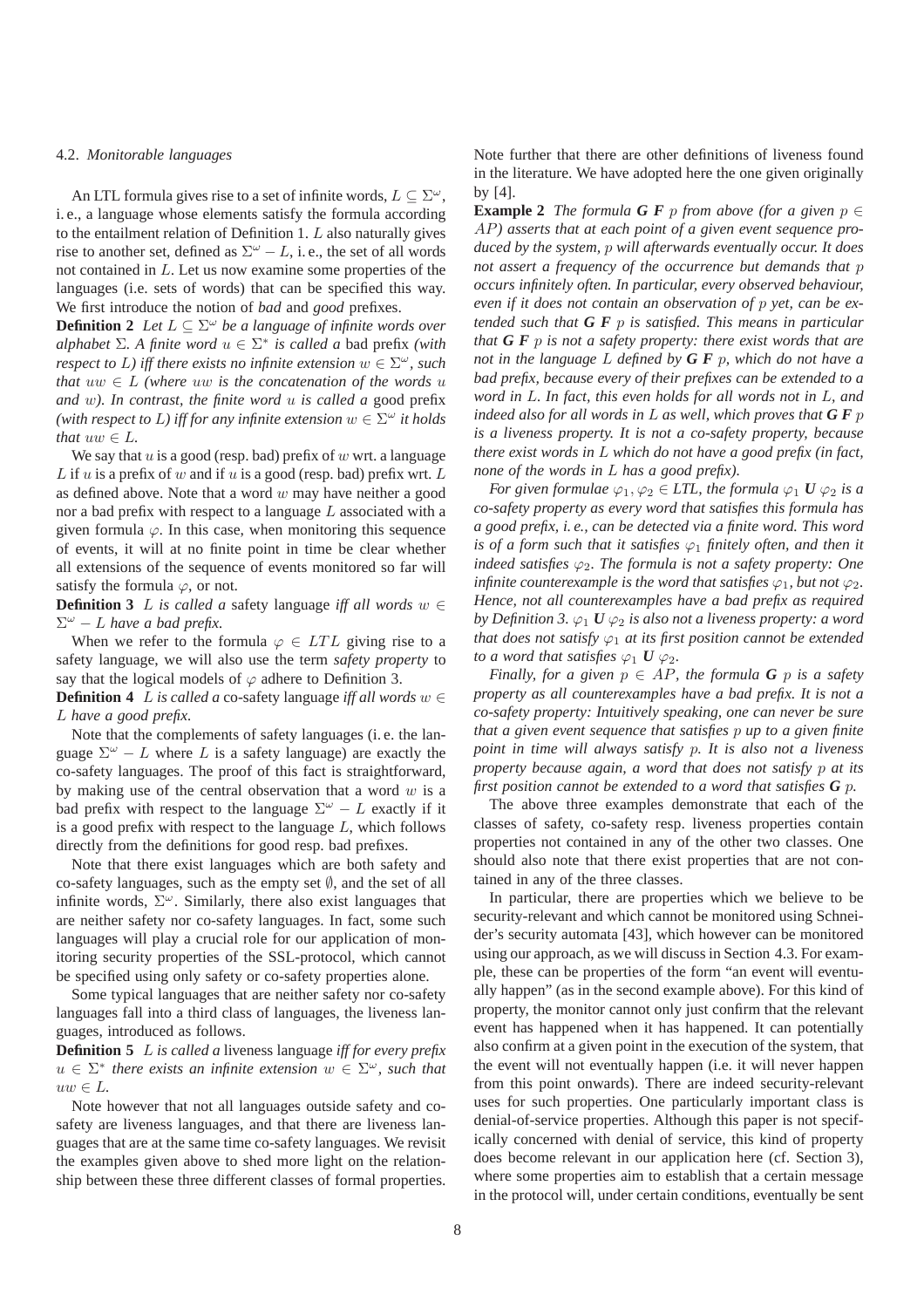out. If an adversary could detect conditions under which this is not the case, this might enable him to launch a denial of service attack against the protocol.

We will now briefly explain the approach for runtime verification used in this paper. Let  $\varphi \in LTL$  be the specification we wish to monitor. The monitors generated by our approach monitor this formula by interpreting it using a 3-valued semantics that is defined with respect to a finite event sequence as follows. **Definition 6** Let  $\varphi \in LTL$ , and  $u \in \Sigma^*$ . Then, a monitor for ϕ *realises the following* entailment relation*:*

$$
[u \models \varphi] := \begin{cases} \top & \text{if } u \text{ is a good prefix wrt. } L(\varphi) \\ \bot & \text{if } u \text{ is a bad prefix wrt. } L(\varphi) \\ ? & \text{otherwise.} \end{cases}
$$

*The* [·] *is used to separate the 3-valued monitor semantics for* ϕ *from the classical, 2-valued LTL semantics introduced in Definition 1.*

Note that monitoring only makes sense if there is hope that a conclusive answer (i. e.,  $\neq$  ?) is obtainable at all. If the language does not allow for such an answer, then it makes little sense to monitor it, as all verdicts by such a monitor would yield ?. Therefore, we define the set of languages that are *monitorable* using our approach as follows:

**Definition 7** *Let* MON *be the set of all languages over an*  $\alpha$  alphabet  $\Sigma$ , for which there exists some  $u \in \Sigma^*$ , such that  $[u \models \varphi] \neq ?$ .

Thus, MON is the set of all languages for which there exists a good or bad prefix. Note that not all words need to be recognisable for such a language via a good, resp. bad prefix just some, such that the monitor can detect such a prefix should it occur. For such languages, our approach to runtime verification will produce a monitor that outputs ⊤ in case of a good prefix and ⊥ in case of a bad prefix observed. While neither is observed, such a monitor will output ?, meaning that the prefix seen so far does not allow a more conclusive answer as to whether the monitored language will be satisfied or violated when extending the prefix.

Notably, the generated monitors are able to detect good resp. bad prefixes of the monitored property  $\varphi$ , should they exist and occur, as early as possible. That is, if the observed trace  $u \in \Sigma^*$ is a good resp. bad prefix for  $\varphi$ , then the monitor will not return ? as verdict. As such it detects minimal good resp. bad prefixes.

To provide a more precise comparison with Schneider's security automata in the next subsection, we also define the following notion of *syntactically monitorable* properties.

**Definition 8** Let  $MON_{syn}$  be the set of all languages that cor*respond to properties defined as conjunctions or disjunctions of safety and co-safety properties (i.e. properties*  $\phi_1 \wedge \ldots \wedge \phi_n$  *or*  $\phi_1 \vee \ldots \vee \phi_n$  *where the*  $\phi_i$  *are safety or co-safety properties).* Note that  $MON_{syn}$  includes all safety and co-safety properties because true is both a safety and a co-safety property, and recall that co-safety properties are exactly the negations of safety properties.

**Proposition 9** *We have*  $MON_{sun} \subseteq MON$ .

**PROOF.** [44, Th. 3.1] shows that the class of safety properties is closed under combination using ∨, and ∧ (and by duality the same holds for co-safety properties). It is therefore sufficient to consider the case  $\phi \land \psi$  where  $\phi$  is a safety property and  $\psi$ is a co-safety property (the case for  $\vee$  again works by duality). By definition of safety properties, we know that all words that do not satisfy  $\phi$  have a bad prefix. If there is no word that does not satisfy  $\phi$ , then  $\phi \wedge \psi = \psi$ . Otherwise, there is a word with a bad prefix for  $\phi$ , which is also a bad prefix for  $\phi \land \psi$ .  $\Box$ 

#### 4.3. *Expressiveness in comparison to security automata*

Schneider's security automata [43] which he proposes for the "enforcement" of system properties, accept exactly elements of the safety fragment of  $\omega$ -regular languages.  $\omega$ -regular languages, in contrast to regular languages (i.e., the languages which can be defined via commonly used regular expressions or finite automata), are those which can be defined via infinite automata, such as nondeterministic Büchi automata (cf. [23]). Moreover, the languages definable in LTL are  $\omega$ -regular, although not every  $\omega$ -regular language is definable in LTL. From the discussion in the previous subsection it then follows that, using complementation of a given system property (specified in LTL), security automata could also be used to "enforce" cosafety properties. That is, if  $\varphi \in LTL$  is a safety property corresponding to desired system behaviour, then its negation,  $\overline{\varphi}$ , is a co-safety property corresponding to undesired system behaviour. The result of the automaton/monitor would then have to be inverted, accordingly.

As we have seen in the previous subsection, however, sometimes we may want to specify properties which may not fall into either category of safety or co-safety languages (cf. also our application in Section 5.1). Notably as such they also exceed the expressiveness of security automata, although we have managed to successfully create monitors for those. Let us therefore formally establish in what sense our approach to runtime verification exceeds the expressiveness of security automata. Schneider abbreviates the set of languages accepted by security automata as EM, which as pointed out above, coincides with the safety fragment of  $\omega$ -languages. For  $EM$  he observes:

**Proposition 10 ([43])** *If the set of executions for a security policy*  $\varphi$  *is not a safety language, then an enforcement mechanism from EM does not exist for*  $\varphi$ *.* 

Let us now relate this class  $MON$  of properties which are monitorable in our approach with the class  $EM$  of properties "enforceable" by security automata:

**Theorem 11** *It holds that*  $EM \subset MON_{sum} \subset MON$ .

**PROOF.** The statement  $EM \subseteq MON_{syn}$  follows from the facts that EM is contained in the class of safety properties (which was shown in Proposition 10 above), and that  $MON_{sun}$ includes the class of safety properties, as noted above. (Note that the statement is still true if we use the "trick" explained above which would allow us to enforce co-safety properties using  $EM$ , since  $MON_{sun}$  also includes the class of co-safety properties.)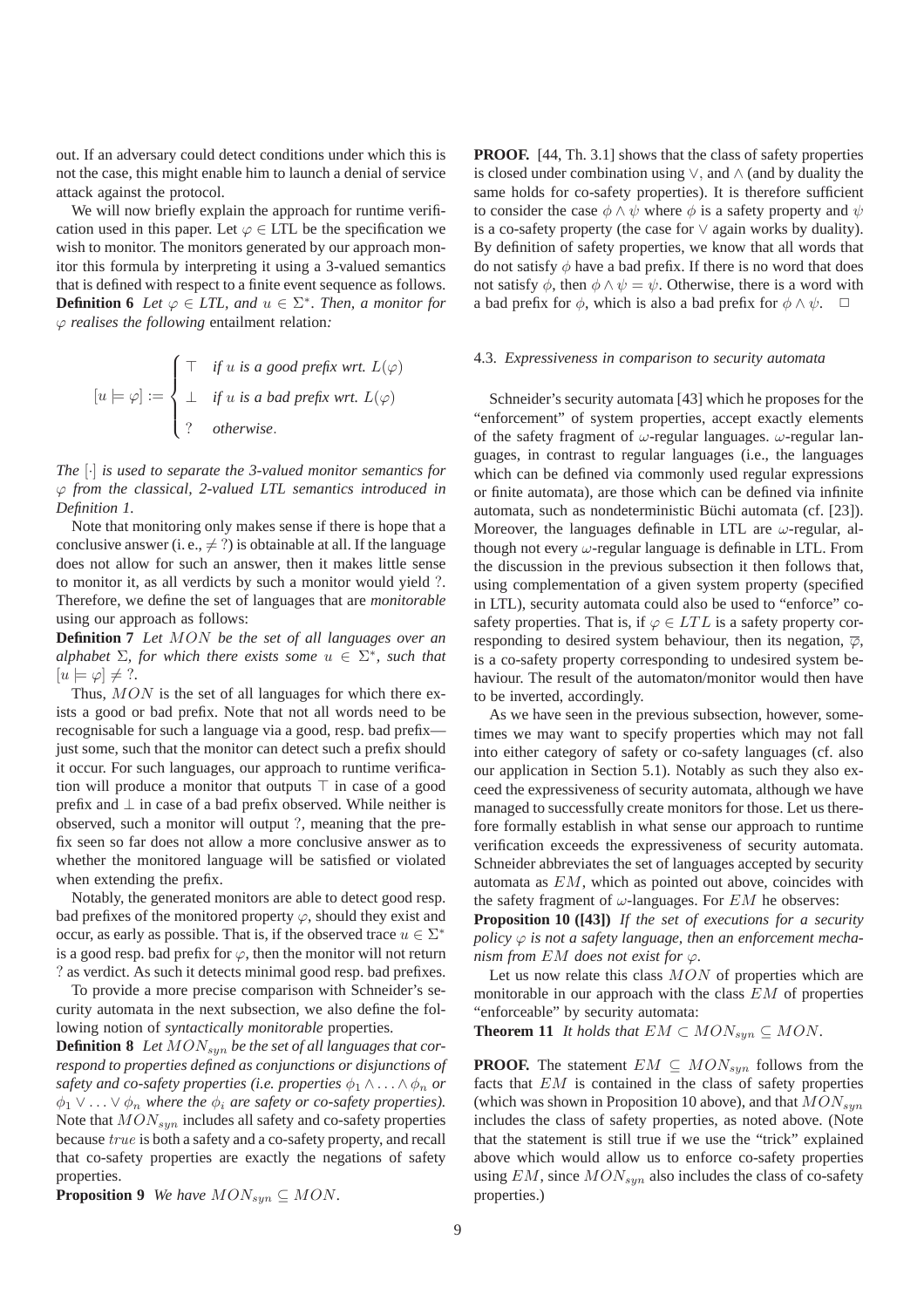To show that  $MON_{sun}$  is strictly larger than  $EM$ , it suffices to exhibit a language in  $MON_{syn}$  which is demonstrably not contained in EM. Consider the property  $\neg$ **F**  $a \lor$  **F**  $b$  where a and b are distinct atomic propositions. The corresponding language is in  $MON_{sun}$  since  $\neg$ **F** a is a safety property and **F** b a co-safety property.  $\neg$ **F**  $a \lor$  **F**  $b$  is not in *EM* because it is not a safety property (nor a co-safety property): Infinite event sequences containing a but not b do not satisfy  $\neg$ **F** a $\vee$ **F** b, but do not have a bad prefix (and infinite event sequences containing neither a nor b satisfy  $\neg$ **F**  $a \lor$  **F**  $b$ , but do not have a good prefix).  $\square$ 

Note that Property 2 of Section 5 is an example which is contained in  $MON$  but not in  $EM$ : it is neither safety, nor cosafety as there exists a model without good prefix as well as a counterexample without bad prefix for it (as explained in detail there). On the other hand, using our approach, there exists a monitor for it, which is depicted in Figure 10. Therefore, this property is indeed in MON.

### **5. Monitoring runtime security properties of SSL**

In order to monitor properties of the SSL-protocol, we first need to determine how important elements at the model level are implemented at the implementation level. Basically, this can be done in the following three steps:

- Step 1: Identification of the data transmitted in the sending and receiving procedures at the implementation level.
- Step 2: Interpretation of the data that is transferred and comparison with the sequence diagram.
- Step 3: Identification and analysis of the cryptographic guards at the implementation level.

In Step 1, the communication at the implementation level is examined and it is determined how the data that is sent and received can be identified in the source code. Afterwards, in Step 2, a meaning is assigned to this data. The interpreted data elements of the individual messages are then compared with the appropriate elements in the model. In Step 3, it is described how one can identify the guards from the model in the source code.

To this aim, we first identify where in the implementation messages are received and sent out, and which messages exactly. In doing so, we exploit the fact that in most implementations of cryptographic protocols, message communication is implemented in a standardised way (which can be used to recognise exactly where messages are sent and received). The common implementation of sending and receiving messages in cryptographic protocols is through *message buffers*, by writing the data into type-free streams (i. e., ordered byte sequences), which are sent across the communication link, and which can be read at the receiving end. The receiver is responsible for reading out the messages from the buffer in the correct order and storing it into variables of the appropriate types. Accordingly, in case of the Java implementation JESSIE of the SSL-protocol, this is done by using the methods write() from the class java.io.OutputStream to write the data to be

sent into the buffer and the method read() from the class java.io.InputStream to read out the received data from the buffer. Also note that the messages themselves are usually represented by message classes that offer custom write and read methods, and in which the write and read methods from the java.io are called, subsequently.

Moreover, according to the information that is contained in a sequence diagram specification of a cryptographic protocol, the monitor which is generated for performing runtime verification needs to keep track of the following information:

- *Which data is sent out?*, and
- *Which data is received?*

This, in turn, depends on where the monitor will be placed in the actual and possibly distributed implementation; that is, certain properties (of the SSL-protocol) are to be monitored at the client-side while others are to be monitored at the serverside. While our approach is not restricted to either point of view, server or client, the users have to make this decision based on the properties they would like to monitor, the available system resources, accessibility, and so forth.

The monitors, once in place, will then generally enforce that the relevant part of the implementation conforms to the specification in the following sense:

- The code should only send out messages that are specified to be sent out according to the specification and in the correct order, and
- these messages should only be sent out if the conditions that have to be checked first according to the specification are met.

In the next section, we give some example properties which highlight these two points wrt. the SSL-protocol. Note that it may depend on a given application and on the requirements to be monitored whether or not it may be possible to find monitorable properties whose violation at runtime indeed prevents the leaking of data (i.e. the detection occurs before the undesirable situation occurs). While this should be generally possible in many real-world applications where runtime monitoring is applicable, there may also be undesirable events that cannot be detected prior to their occurrence, i.e. there does not exist a suitable property that could be specified by the user or monitored by the system, such that its violation would help anticipate or prevent the undesirable event from happening.

### 5.1. *Example runtime security properties*

In this section, we consider the examples listed below for properties that should be enforced using runtime verification in the case of the SSL-protocol specified in Figure 1 in more detail. Each of these properties enforces on the implementation level the implicit assumption that had to be made for the model level security analysis that any of the messages in the protocol specified in Figure 1 is only sent out after the relevant protocol participant has satisfactorily performed the required checks on the message that was received just before.

(i) ClientKeyExchange $(enc_K,(PMS))$  is not sent by the client until it has received the Certificate $(X509Cer_s)$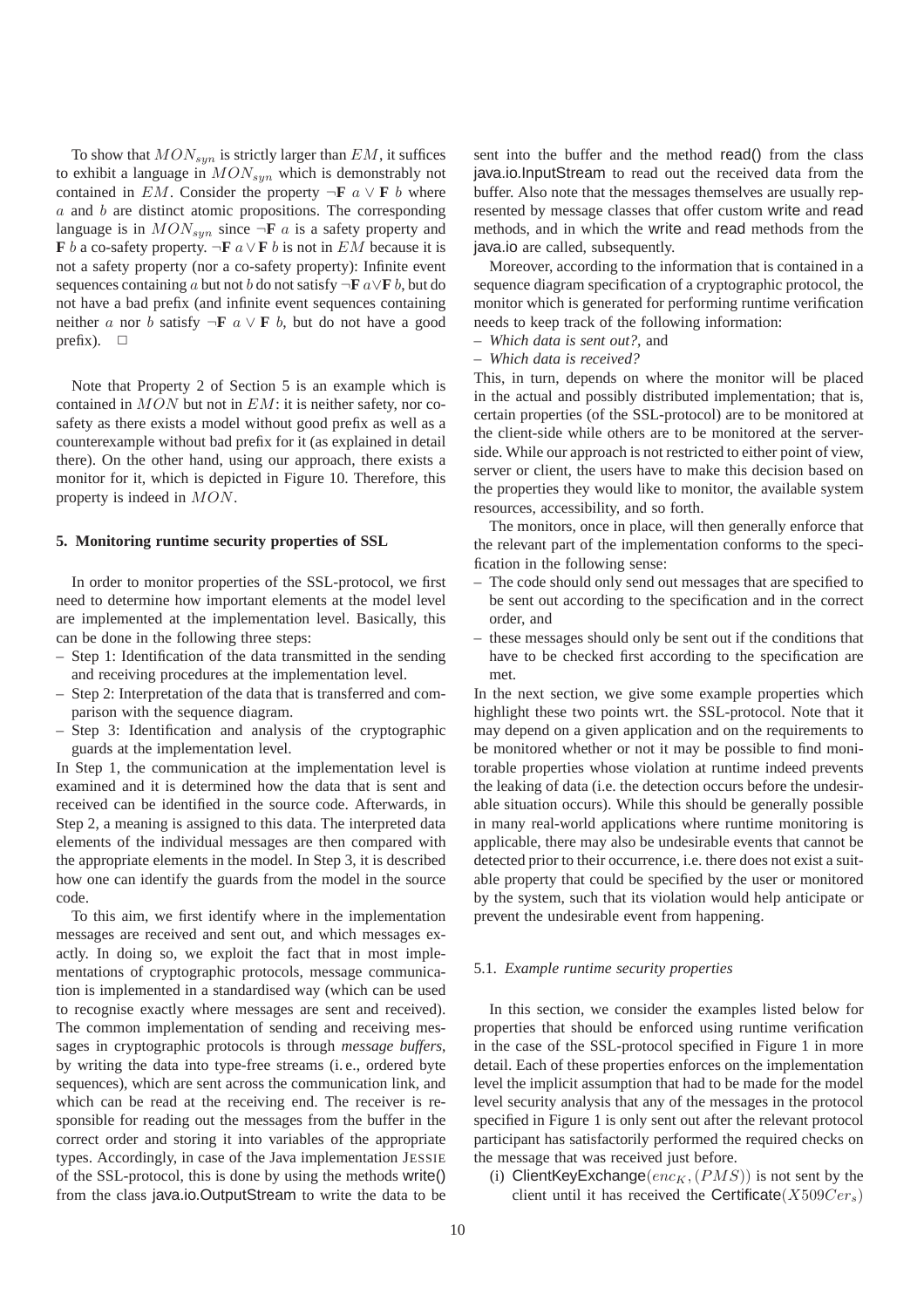message from the server, has performed the validity check for the certificate as specified in Figure 1, and this check turned out to be positive.

- (ii)  $\textsf{Finished}(HashMD5(md5_s,ms, PAD1, PAD2))$ is not sent by the server to the client before the
- MD5 hash received from the client in the message Finished( $HashMD5(md5_c,ms, PAD1, PAD2)$ ) has been checked to be equal to the MD5 created by the server, and correspondingly for the SHA hash, but will send it out eventually after that has been established.
- (iii) The client will not send any transport data to the server before the MD5 hash received from the server in the Finished( $HashMD5(md5<sub>s</sub>,ms, PAD1, PAD2)$ ) message has been checked to be equal to the MD5 created by the client, and correspondingly for the SHA hash.

Below we consider each of the three properties in detail.

*Property 1.* Step 1 and 2 of the above procedure, yield the two abstract messages ClientKeyExchange and Certificate. Moreover, once we have identified in the source code where these messages are sent respectively received and evaluated, we can add at this point custom code that sets or unsets two "flags": the flag ClientKeyExchange( $enc_K,(PMS)$ ) is set by the code if and only if the message ClientKeyExchange is sent by the client, and the flag Certificate( $X509Cer_S$ ) is set if and only if the certificate was received and positively checked. Otherwise, both flags are unset. Coming back to our formal model of LTL runtime verification (see Section 4), this yields the following set of atomic propositions:

# $AP = \{ClientKeyExchange(enc_K,(PMS)),\}$

Certificate $(X509Cer_S)$ ,

whose names correlate with the ones displayed in Figure 1. Notice that LTL as introduced in Section 4 does not cater for parameters, and parameters in an action's name are therefore not a semantic concept.

Based on AP we can now formalise the required property in LTL as follows, using the "weak until" operator, which in particular allows for the fact that if the certificate is never received, then the formula is satisfied if in turn the message ClientKeyExchange( $enc_K,(PMS)$ ) is never sent.

# $\varphi_1 = \neg$ ClientKeyExchange $(enc_K,(PMS))$ **W** Certificate( $X509Cer_S$ ).

This meets our intuitive interpretation of the "until" in the natural language requirement because if, for example, a man-in-the-middle attacker deletes any certificate message sent by the server, we cannot possibly demand that ClientKeyExchange( $enc_K,(PMS)$ ) should be eventually sent by the client.

We can then use the approach to runtime verification described in detail in [13] and realised in the open source tool LTL3TOOLS to automatically generate a finite state machine for monitoring this formula. From this finite state machine, we

subsequently generate Java code, i. e., the executable monitor (for details of this process, see Section 5.2), which watches over the protocol implementation while our client participates in an SSL-session. The executable monitor signals the value ⊤ ("property satisfied") once the certificate was received and checked,  $\perp$  ("property violated") if the client sends the key without successful check, and it will signal the value ? ("inconclusive") as long as neither of the two conditions holds. Recall that the stream of events that is processed by the monitor consists of elements from  $2^{AP}$  (i.e., the powerset of all possible system actions). That is, at each point in time, the monitor keeps track of *both* events: the sending of ClientKeyExchange $(enc<sub>K</sub>,(PMS))$  and the receiving of Certificate( $X509Cer<sub>S</sub>$ ). Hence, as long as none of the events is observed, the monitor basically processes the empty event. Moreover,  $\varphi_1$  is a classical safety property, because all counterexamples have a finite bad prefix, i. e., can be recognised as such after finitely many observations. As such, this property is also recognisable by a security automaton.

*Property 2.* In order to monitor the second requirement as given above, we now take the point of view of the server rather than that of the client. Let

$$
AP = \{\textsf{Finished}(HashMD5(md5_s, ms, PAD1, PAD2)), \\ \textsf{Arrayequal}(md5_s, md5_c)\}
$$

Notice, how we have not added Arrayequal( $sha_s, sha_c$ ) to AP. The reason for this is that we will be actually creating two monitors both operating over their own respective alphabets. We can now formalise the corresponding LTL property with respect to  $AP$  as we did before:

$$
\varphi_2 = (\neg \text{Finished}(HashMD5 (md5_s, ms, PAD1, PAD2))
$$
  
**W** Arrayequal( $md5_s, md5_c$ ))  

$$
\land (\text{F} \text{Arrayequal}(md5_s, md5_c)
$$

$$
\Rightarrow \text{F} \text{Finished}(HashMD5 (md5_s, ms, ...))).
$$

To monitor the analogous statement for the SHA rather than the MD5, we define an additional formula,  $\varphi'_2$ , where all occurrences of the proposition Arrayequal $(md5<sub>s</sub>, md5<sub>c</sub>)$  are replaced by the proposition Arrayequal( $sha_s, sha_c$ ), respectively. Neither of the two formulae are actually safety or co-safety properties, although there exist finite traces which violate, respectively, satisfy the formula: For instance, consider a trace  $u = \emptyset$ ; {Finished( $HashMD5(md5<sub>s</sub>,ms, PAD1, PAD2)$ }, which violates the first part of our conjunction since this implies  $\textsf{Finished}(HashMD5(md5_s,ms, PAD1, PAD2)) =$ ⊤, but Arrayequal $(md5<sub>s</sub>, md5<sub>c</sub>)$  = ⊥. On the other hand, the trace  $v = \emptyset$ ; {Arrayequal( $md5<sub>s</sub>$ ,  $md5<sub>c</sub>$ )} is a model for  $\varphi_2$ , since our second observation in v shows that the MD5 checksum was successfully compared, and until then, Finished( $HashMD5(md5<sub>s</sub>,ms, PAD1, PAD2)$ ) did not hold. Note that  $\emptyset$  means that all propositions in AP are interpreted as  $\perp$  (i.e. that none of the monitored events occurs at that point in time), and we use the symbol ";" to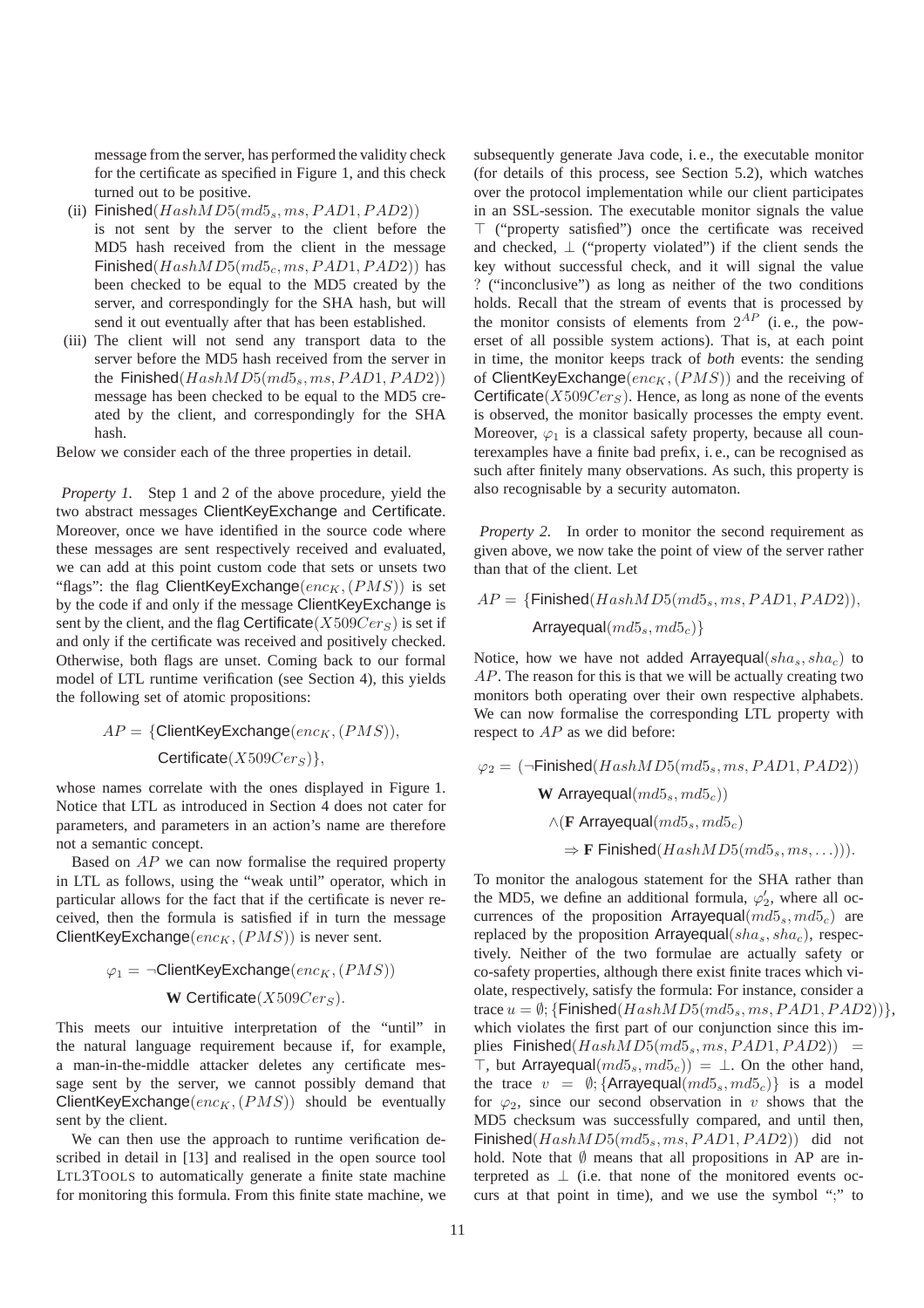denote the concatenation of events. However, as pointed out above,  $\varphi_2$  is not a co-safety property since, besides the trace  $v$  which has a good prefix, there also exists the infinite model  $v' = \emptyset; \emptyset; \ldots$  without a good prefix, i.e.,  $\textsf{Finished}(HashMD5(md5_s,ms, PAD1, PAD2))$  never holds. Recall, the concept of co-safety asserts that *all* models possess a finite good prefix (Definition 4). Moreover, it is not a safety property since there exists the infinite counterexample  $u' = \{Arrayequal(md5<sub>s</sub>, md5<sub>c</sub>))\}; \emptyset; \emptyset; \dots$  without a bad prefix. Recall, the concept of safety asserts that *all* counterexamples can be recognised via a finite bad prefix (Definition 3), and  $u'$ , if infinitely extended with  $\emptyset$  is, indeed, a counterexample, although it cannot be recognised as such after finitely many observations. Note that a monitor for this property is given in Section 5.2, although there exists no corresponding Schneider security automaton for it.

*Property 3.* Lastly, the above requirement 3. can be formalised as follows:

$$
\varphi_3 = \neg \mathsf{Data}\ \mathbf{W}\ \mathsf{Arrayequal}(md5_s,md5_c),
$$

where  $AP$  is similar as in the previous example, but contains a proposition indicating the sending of data, Data. Here we have a real safety property again since all traces of violating behaviour for  $\varphi_3$  are recognisable after finitely many observations. It is not co-safety since the infinite trace  $w = \emptyset; \emptyset; \dots$  satisfies  $\varphi_3$ , which would be the case if an intruder has intercepted and kept the Finished( $HashMD5(md5<sub>s</sub>,ms, PAD1, PAD2))$ message, such that it is never received at the server-side. 13 Again, as in the previous example, we create a second monitor to check the outcome of the SHA-comparison.

Monitoring a property like **G**  $p$  means that the corresponding  $_{17}$ monitor would output ? as long as no violation occurred, but never ⊤, since all models are infinite traces without good prefixes. However,  $\varphi_2$  and  $\varphi_3$  are such that they do have models <sub>21</sub> with good prefixes, hence the corresponding monitor can output all three values of {⊤, ⊥, ?}, depending on the observed system behaviour. The same holds for  $\varphi_1$ , which is actually a safety property. Note that, had we used the "strong until" operator **U** in  $\varphi_1$  and  $\varphi_2$ , then both properties would be classical co-safety properties. Co-safety properties would be monitorable using security automata, however, only via the detour of complementing them and checking that the complements do *not* hold (i. e., one has to "invert" the semantics). Using LTL3TOOLS, this detour is not necessary. We can directly generate a monitor for  $\varphi_1$ and  $\varphi_2$  (also for the variants using the "strong until" operator).

## 5.2. *Implementation*

Once we have formalised the natural language requirements in terms of LTL formulae as above, we can then use our LTL3TOOLS [49] to automatically generate finite state machines (FSM) from which we derive the actual (Java) monitor code. The FSMs obtained from LTL3TOOLS are of type Moore, which means that, in each state that is reached, they output a symbol (i.e., ?,  $\top$  (TOP), or  $\bot$  (BOT)). States are changed as new system actions become visible to the monitor. The FSM generated for the runtime security property  $\varphi_1$  is given in Figure 9. The initial state is  $(0, 0)$  whose output is ?. If event  $\{cert\}$  occurs, short for  $\{Cert\text{'ficate}(X509Cer_S)\},$  then the monitor takes a transition into state  $(1, -1)$  and outputs  $\top$  to indicate that the property is satisfied. On the other hand, if neither cert nor cke, short for ClientKeyExchange(enc<sub>K</sub>,(PMS)), occurs, then the automaton remains in  $(0, 0)$  and outputs ?, indicating that so far  $\varphi_1$  has not been violated, but also not been satisfied. A violation would be the reaching of  $(-1, 1)$ , if event  $\{cke\}$  occurs (before *cert*), such that the monitor would output ⊥. Generating code from this state machine is a straightforward exercise, which we only outline by giving a code example of the generated code (see Figure 8). This code in turn is embedded into an event loop, such that new events can enforce the triggering of transitions, and changing of states. The current state information is stored inside the variable m\_state, whereas the events are abbreviated by definitions.

```
1 c l a s s MonitorPhi1
    {
 3 . . .
       void process_event (Event e)
       {
          if (m_{{}_{-}}state \cdot equals(m_{{}_{1}}(0, 0)))
          {
9 System.err.println("?");
11 if ( type\_ID(e) == EMPTY )
              {
                  m_s state = (0, 0)";
                  return ;
15 }
              else if (type.ID(e) == CERT)17 {
                  m_s state = "(1, -1)";
19 return ;
              }
                   // process remaining events
          }
23 else if (m_state.equals ("(1, -1)"))
          {
25 System . err . println ("TOP");
              \ldots // process remaining states
27 }
       }
29 }
```
Fig. 8. Fragment of the generated monitor code for  $\varphi_1$ 

In order to determine which event has occurred, we use a set of program flags (i. e., Boolean variables) which are initially set to false. We set these to true as soon as an identified action has taken place. The combination of flags then determines the current event to process by the monitor. Hence, once the monitor code is generated, the only code that needs to be added to the main application is the code to set the flags, and the code to communicate them in terms of events to the monitor class. According to our experiences, an LTL property of the size that usually occurs in these kinds of application results into a monitor of 150 LOC in Java, including communication code between application and monitor.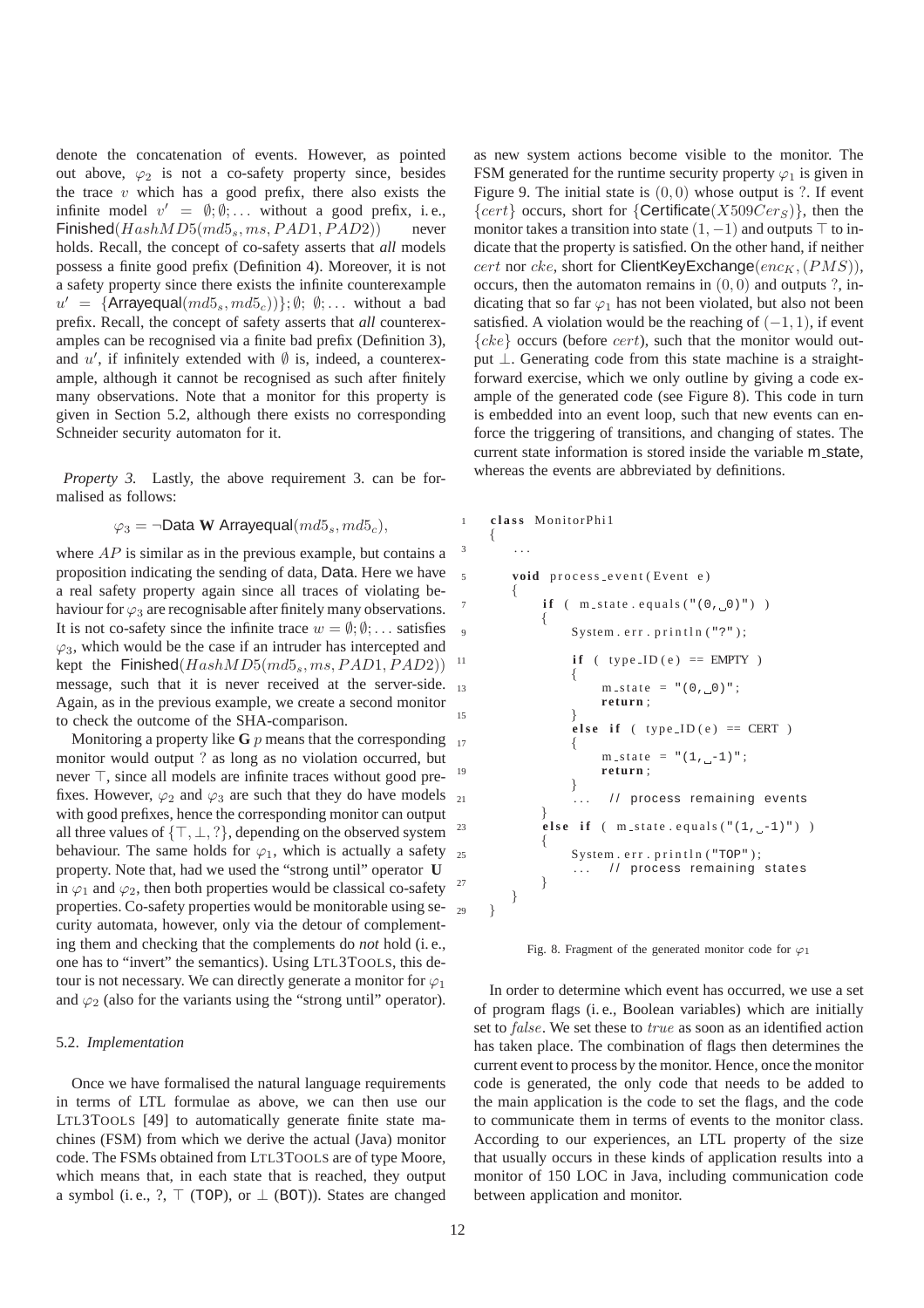The remaining two properties,  $\varphi_2$  and  $\varphi_3$  are implemented in the same manner. For brevity, we do not discuss their internals in detail, but give the automatically generated FSMs in Figures 10 and 11, respectively. Note that these monitors are good examples to demonstrate that it is, indeed, feasible to monitor properties beyond the "safety spectrum" that Schneider's security automata capture: All FSMs cover all the three different truth values, and not all of them are safety (or co-safety) formulae (as discussed above in detail).

Notice that other comprehensive Java programs but Jessie are often developed in parallel with an event logging library such as  $\log 4j^3$ , which can then directly be used for capturing all relevant system events that the monitors require. If no such library is used, as in the case of JESSIE, then the set of relevant events needs to be identified first, and all occurrences in the code instrumented accordingly.

#### 5.3. *Application to Sun's JSSE implementation*

Let us also briefly explain how one can apply the runtime verification approach which we discussed above in terms of the open source implementation Jessie of the JSSE to Sun's very own implementation as a library in the standard JDK (since version 1.4), which was recently made open source. The source code of this library (after version 1.6) can be checked out from the OpenJDK repository  $4$ . To perform the runtime verification as explained above on this implementation, one only needs to modify the mappings between the specification elements and their implementations that provide the traceability of the model to the implementation level. For example, in the Jessie implementation, the doHandshake protocol is mainly implemented in the class SSLSocket of the Jessie (v. 1.0.1) library, whereas in the library implementation in the OpenJDK 1.6 (hereafter called JSSE 1.6), the protocol is mainly implemented in the class sun.security.ssl.HandshakeMessage. Nevertheless, the naming of the symbols can be traced to the implementation. Table 1 lists some mapping from the symbols in Figure 1 to their naming in the JSSE 1.6 library.

## **6. Conclusions**

In this article, we successfully address the open problem of how to enforce that certain assumptions implicit in the Dolev-Yao style verification of crypto-protocol specifications are satisfied on the implementation level. Towards this goal, runtime verification allows us to monitor even complex, historydependent specifications as they arise for security protocols. We have seen, in particular, that some crucial runtime correctness properties of our SSL-implementation could not be monitored using prior formal approaches to monitoring securitycritical systems, since they exceed the expressiveness of the safety fragment (of LTL), which is the fragment monitorable Table 1 Traceability mappings in JSSE 1.6

| Symbols                   | <b>JSSE 1.6</b>              |
|---------------------------|------------------------------|
| 1. C                      | HandshakeMessage.ClientHello |
| 2. S                      | HandshakeMessage.ServerHello |
| $3.$ $Pver$               | protocolVersion              |
| 4. $R_C$                  | clnt_random                  |
| $R_{S}$                   | svr random                   |
| 5. $S_{id}$               | sessionId                    |
| 6. Ciph $\lceil$          | cipherSuites                 |
| 7. $Compl$                | compression_methods          |
| 8. Veri                   | Certificate Verify.verify()  |
| 9. $D_{\text{notBefore}}$ | cert.getNotBefore()          |
| $D_{\text{notAfter}}$     | cert.getNotAfter()           |

by Schneider's security automata. As an example for a security weakness that can be found using our approach, the approach helped us detecting a missing signature check in the Jessie implementation of the SSL protocol.

However, as can also be seen by some of our properties, it is often difficult to decide whether or not a formula is a safety property, whether it is co-safety, or neither—even for the trained eye. In fact, it is known that given some formula  $\varphi \in \text{LTL}$ , deciding whether  $\mathcal{L}(\varphi)$  is safety (co-safety) is a PSPACE-complete problem [5, 44]. Hence, there are theoretical limitations to our approach, whenever it is not clear to the designer of a system whether or not some imposed security property is monitorable at all. However, due to the completeness result, we cannot hope to provide a more efficient or convenient way for performing this check. Also, from the practical point of view, the user can simply attempt to generate the monitor using the LTL3TOOLS. If that should fail, then the user has the option to syntactically simplify the input formula, or perhaps to generate multiple smaller monitors for the subformulae of the original input that will later operate in parallel.

Once the monitors are generated, then the resulting overhead from using monitors is minimal, in the sense that one can show that other approaches for generating monitors from LTL formulae cannot be any more efficient: For example, the particular approach described in [13] and realised by the LTL3TOOLS [49] creates monitors with (near to) *optimal* space complexity with respect to the property to be monitored. It should be pointed out, however, that the intermediate steps in generating a monitor involve a double exponential "blow up" in the length of the specification, but this does not necessarily affect runtime efficiency, when the monitors are minimised as a final step. On the other hand, sophisticated event logging libraries such as log4j can create a considerable space and time overhead, which is another reason why we have chosen to instrument our application manually in a more lightweight fashion by setting or unsetting a number of flags.

Although comprehensive performance tests in terms of the exact overhead of the instrumentation are yet to be carried

<sup>3</sup> http://logging.apache.org/

<sup>4</sup> https://openjdk.dev.java.net/svn/openjdk/jdk/

trunk/j2se/src/share/classes/sun/security/ssl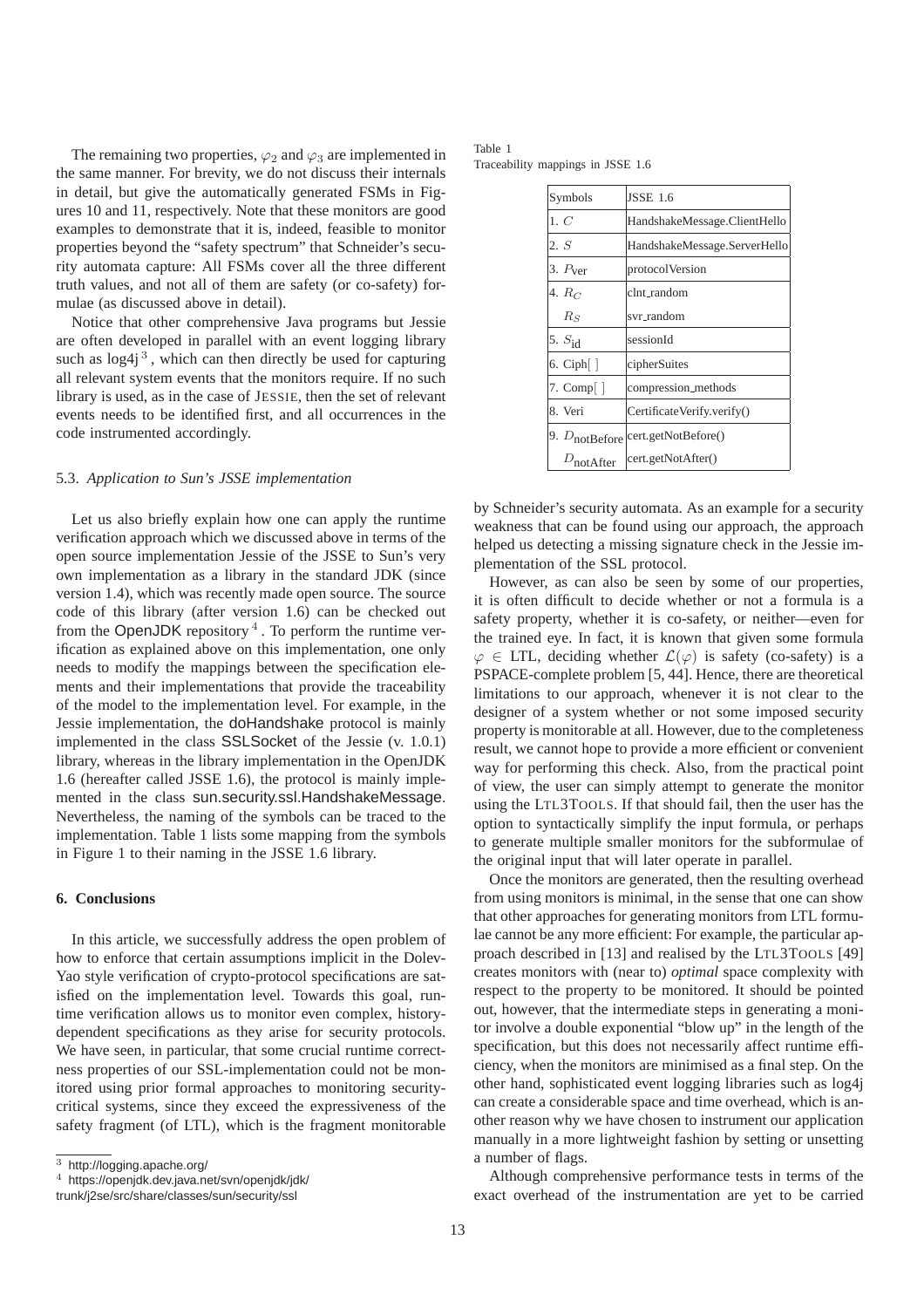

Fig. 11. Automatically generated FSM for  $\varphi_3$  = data **W** equal

out, we have collected some preliminary performance indicators using the comprehensive collection of LTL formulae <sup>5</sup> that is underlying Dwyer et al.'s commonly used *Software Specification Patterns* (cf. [27]). This collection of formulae, taken from real-world applications that employ formal specification using temporal logic, consists of a total of 447 formal specifications, of which 97 were given in terms of LTL. Although the 97 formulae were between 2 and 44 token in length, none of the generated (and minimised) monitors consisted of more than 6 states, which is at least an indication that the expected performance overhead for practical specifications, such as represented by Dwyer et al.'s formulae, is manageable, or even negligible as it was the case with our example properties.

Moreover, for the purposes of this paper, we could only demonstrate how to monitor a selected set of properties. Many more properties would be important to monitor, such as, for example, monitoring that the data stream in an SSL transaction is indeed encrypted.

*Acknowledgements* We thank the reviewers for constructive feedback which led to a significant improvement of this paper.

# **References**

[1] M. Abadi and A. D. Gordon. A calculus for cryptographic protocols: The Spi Calculus. In *Fourth ACM Conference* *on Computer and Communications Security (CCS 1997)*, pages 36–47, 1997.

- [2] M. Abadi and R. Needham. Prudent engineering practice for cryptographic protocols. *IEEE Transactions on Software Engineering*, 22(1):6–15, Jan. 1996.
- [3] M. Alam, M. Hafner, and R. Breu. Model-driven security engineering for trust management in SECTET. *Journal of Software*, 2(1), Feb. 2007.
- [4] B. Alpern and F. B. Schneider. Defining liveness. Technical report, Ithaca, NY, USA, 1984.
- [5] B. Alpern and F. B. Schneider. Recognizing safety and liveness. *Distributed Computing*, 2(3):117–126, 1987.
- [6] S. Andova, C. J. F. Cremers, K. Gjøsteen, S. Mauw, S. F. Mjølsnes, and S. Radomirovic. A framework for compositional verification of security protocols. *Inf. Comput.*, 206(2-4):425–459, 2008.
- [7] A. Armando, D. Basin, Y. Boichut, Y. Chevalier, L. Compagna, J. Cuéllar, P. Drielsma, P.-C. Héam, O. Kouchnarenko, J. Mantovani, S. Modersheim, D. von ¨ Oheimb, M. Rusinowitch, J. Santiago, M. Turuani, L. Viganò, and L. Vigneron. The AVISPA tool for the automated validation of internet security protocols and applications. In *CAV 2005*, volume 3576 of *Lecture Notes in Computer Science*, pages 281–285. Springer-Verlag, 2005.
- [8] D. Balzarotti, M. Cova, V. Felmetsger, N. Jovanovic, E. Kirda, C. Kruegel, and G. Vigna. Saner: Composing static and dynamic analysis to validate sanitization in web applications. In *IEEE Symposium on Security and Pri-*

<sup>5</sup> cf. http://patterns.projects.cis.ksu.edu/documentation/specifications/ALL.raw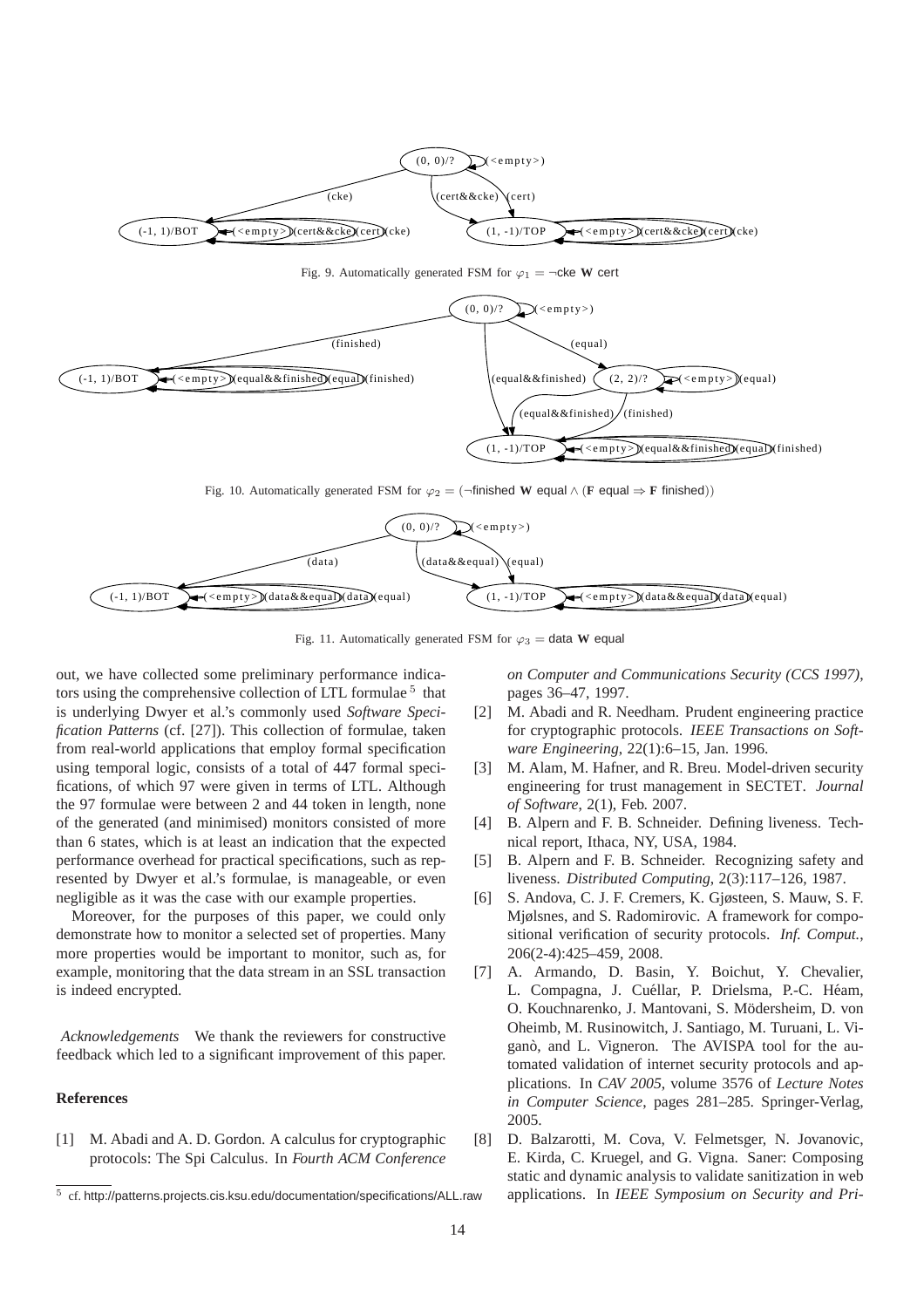*vacy*, pages 387–401. IEEE Computer Society, 2008.

- [9] L. Baresi, C. Ghezzi, and S. Guinea. Smart monitors for composed services. In M. Aiello, M. Aoyama, F. Curbera, and M. P. Papazoglou, editors, *ICSOC*, pages 193–202. ACM, 2004.
- [10] D. Basin, J. Doser, and T. Lodderstedt. Model driven security: From UML models to access control infrastructures. *ACM Trans. Softw. Eng. Methodol.*, 15(1):39–91, 2006.
- [11] A. Bauer and J. Jürjens. Security protocols, properties, and their monitoring. In B. D. Win, S.-W. Lee, and M. Monga, editors, *Proceedings of the Fourth International Workshop on Software Engineering for Secure Systems (SESS)*, pages 33–40, New York, NY, May 2008. ACM Press.
- [12] A. Bauer, M. Leucker, and C. Schallhart. Comparing LTL semantics for runtime verification. *Journal of Logic and Computation*. Accepted for publication.
- [13] A. Bauer, M. Leucker, and C. Schallhart. Monitoring of real-time properties. In *Foundations of Software Technology and Theoretical Computer Science (FSTTCS)*, volume 4337 of *LNCS*. Springer, Dec. 2006.
- [14] G. Bella, L. C. Paulson, and F. Massacci. The verification of an industrial payment protocol: the set purchase phase. In V. Atluri, editor, *ACM Conference on Computer and Communications Security*, pages 12–20. ACM, 2002.
- [15] K. Bhargavan, C. Fournet, A. D. Gordon, and S. Tse. Verified interoperable implementations of security protocols. In *CSFW*, pages 139–152. IEEE Computer Society, 2006.
- [16] S. Braghin, A. Coen-Porisini, P. Colombo, S. Sicari, and A. Trombetta. Introducing privacy in a hospital information system. In Win et al. [52], pages 9–16.
- [17] B. Braun. Save: static analysis on versioning entities. In Win et al. [52], pages 25–32.
- [18] D. Bruschi, L. Martignoni, and M. Monga. Detecting selfmutating malware using control-flow graph matching. In R. Büschkes and P. Laskov, editors, *DIMVA*, volume 4064 of *Lecture Notes in Computer Science*, pages 129–143. Springer, 2006.
- [19] M. Burrows, M. Abadi, and R. Needham. A logic of authentication. *Proceedings of the Royal Society, Series A*, 426(1871):233–271, December 1989. Also appeared as SRC Research Report 39 and, in a shortened form, in *ACM Transactions on Computer Systems 8*, 1:18–36 (February 1990).
- [20] L. Cavallaro, A. Lanzi, L. Mayer, and M. Monga. Lisabeth: automated content-based signature generator for zero-day polymorphic worms. In Win et al. [52], pages 41–48.
- [21] I. Chowdhury, B. Chan, and M. Zulkernine. Security metrics for source code structures. In Win et al. [52], pages 57–64.
- [22] M. Christodorescu, S. Jha, S. A. Seshia, D. X. Song, and R. E. Bryant. Semantics-aware malware detection. In *IEEE Symposium on Security and Privacy*, pages 32–46. IEEE Computer Society, 2005.
- [23] E. M. Clarke, O. Grumberg, and D. A. Peled. *Model Checking*. The MIT Press, 1999.
- [24] M. R. Clarkson and F. B. Schneider. Hyperproperties. In

*CSF '08: Proceedings of the 2008 21st IEEE Computer Security Foundations Symposium*, pages 51–65, Washington, DC, USA, 2008. IEEE Computer Society.

- [25] S. Colin and L. Mariani. Run-time verification. In M. Broy, B. Jonsson, J.-P. Katoen, M. Leucker, and A. Pretschner, editors, *Model-Based Testing of Reactive Systems*, volume 3472 of *Lecture Notes in Computer Science*, pages 525–555. Springer, 2004.
- [26] D. Dolev and A. Yao. On the security of public key protocols. *IEEE Transactions on Information Theory*, IT-29(2):198–208, 1983.
- [27] M. B. Dwyer, G. S. Avrunin, and J. C. Corbett. Property specification patterns for finite-state verification. In *Proc. 2nd WS. on Formal methods in software practice*, pages 7–15. ACM, 1998.
- [28] V. Ganapathy, T. Jaeger, and S. Jha. Retrofitting legacy code for authorization policy enforcement. In *IEEE Symposium on Security and Privacy*, pages 214–229. IEEE Computer Society, 2006.
- [29] V. Ganapathy, D. King, T. Jaeger, and S. Jha. Mining security-sensitive operations in legacy code using concept analysis. In *ICSE*, pages 458–467. IEEE Computer Society, 2007.
- [30] M. Gegick and L. Williams. On the design of more secure software-intensive systems by use of attack patterns. *Information & Software Technology*, 49(4):381–397, 2007.
- [31] M. Geilen. On the construction of monitors for temporal logic properties. *ENTCS*, 55(2), 2001.
- [32] J. Goubault-Larrecq and F. Parrennes. Cryptographic protocol analysis on real C code. In *VMCAI'05*, Lecture Notes in Computer Science. Springer-Verlag, 2005.
- [33] N. Halbwachs, F. Lagnier, and P. Raymond. Synchronous observers and the verification of reactive systems. In *AMAST '93: Proceedings of the Third International Conference on Methodology and Software Technology*, pages 83–96, London, UK, 1994. Springer-Verlag.
- [34] K. Havelund and G. Rosu. Monitoring Java Programs with Java PathExplorer. *Electronic Notes in Theoretical Computer Science*, 55(2), 2001.
- [35] K. Havelund and G. Rosu. Synthesizing Monitors for Safety Properties. In *Tools and Algorithms for Construction and Analysis of Systems*, pages 342–356, 2002.
- [36] K. Havelund and G. Rosu. Efficient monitoring of safety properties. *Journal on Software Tools for Technology Transfer*, 2004.
- [37] V. Horvath and T. Dörges. From security patterns to implementation using petri nets. In Win et al. [52], pages 17–24.
- [38] J. Jürjens. Security analysis of crypto-based Java programs using automated theorem provers. In S. Easterbrook and S. Uchitel, editors, *21st IEEE/ACM International Conference on Automated Software Engineering (ASE 2006)*. ACM, 2006.
- [39] J. Jürjens and M. Yampolskiy. Code security analysis with assertions. In D. Redmiles, T. Ellman, and A. Zisman, editors, *20th IEEE/ACM International Conference on Automated Software Engineering (ASE 2005)*, pages